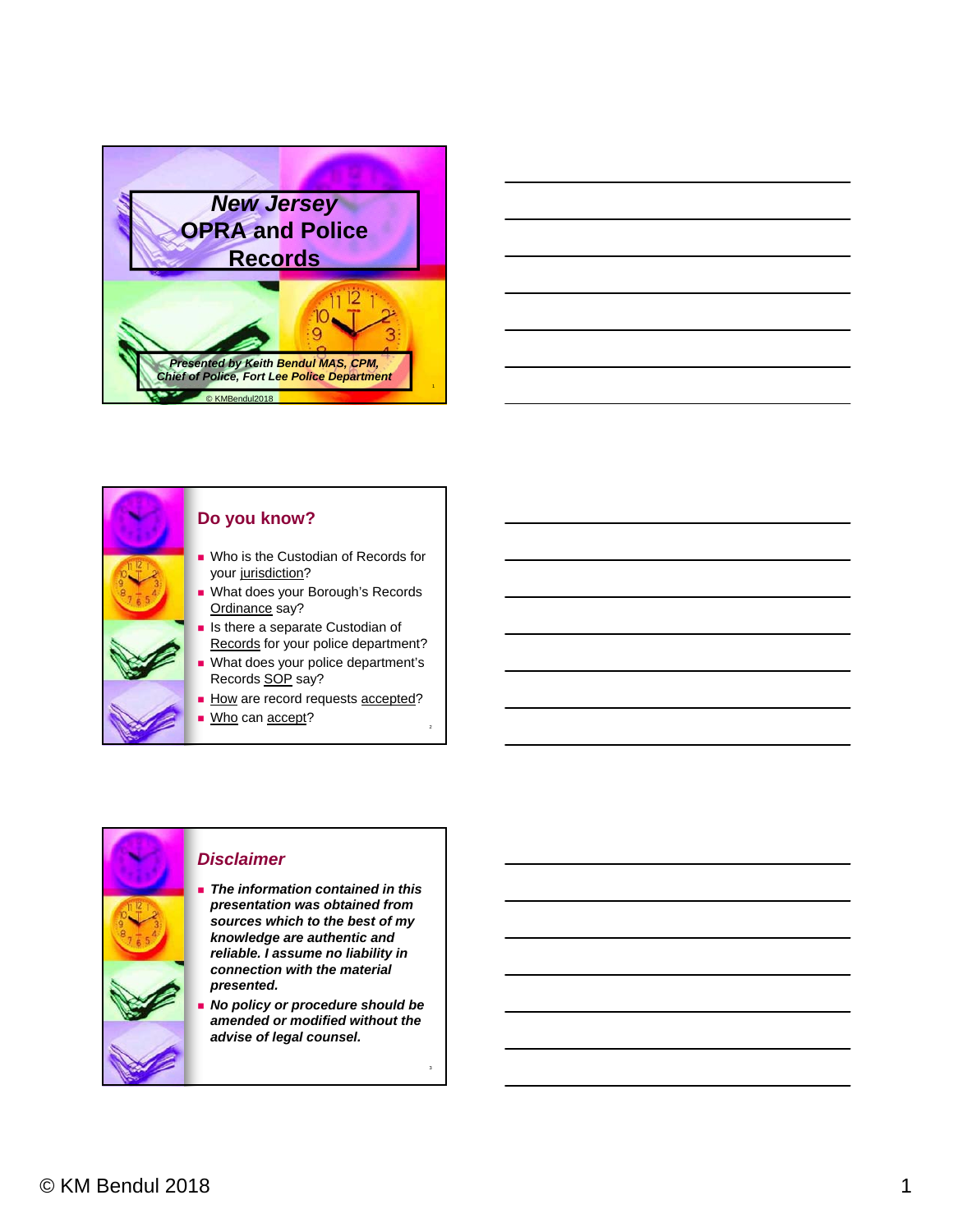





- **NJ Records Management for** Supervisors & Records Clerks 2-day
- **NJ OPRA for Police Chiefs &** Executive Officer 4-hour Executive Overview Course
- **NJ New Chief's Orientation:** • OPRA Presentation
- Crisis Management Presentation
- $\blacksquare$  NJLM NJMG v Lyndhurst webinar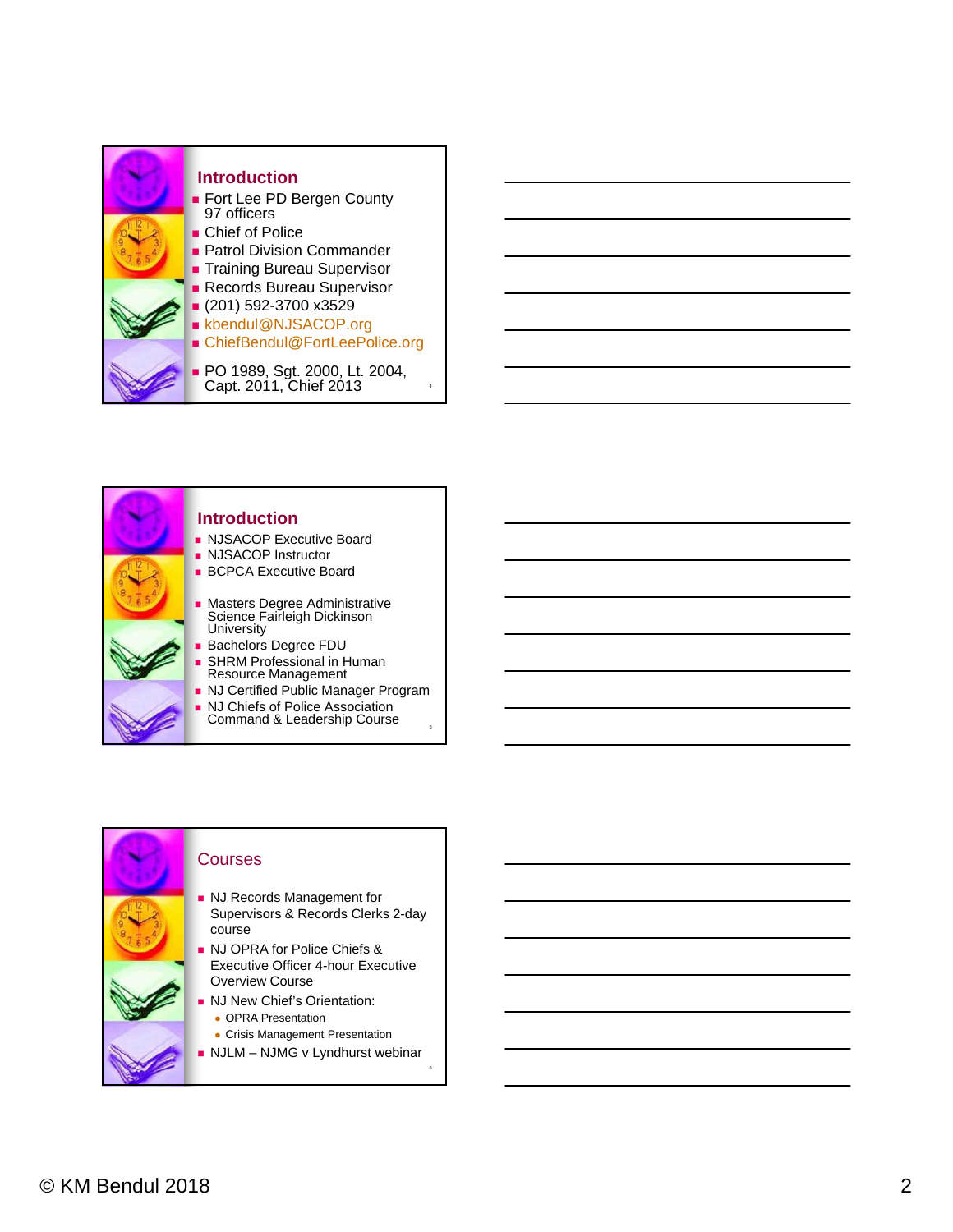



## **Requestor Relief**

- **Trial Judge- Discovery Issues &** Subpoena Issues
- Government Records Council: OPRA Requests
	- **GRC Centralized Decisions**
- **Superior Court** 
	- OPRA Requests
	- Common Law Requests
	- GRC Decisions NOT precedential
	- Court decisions decentralized <sup>8</sup>

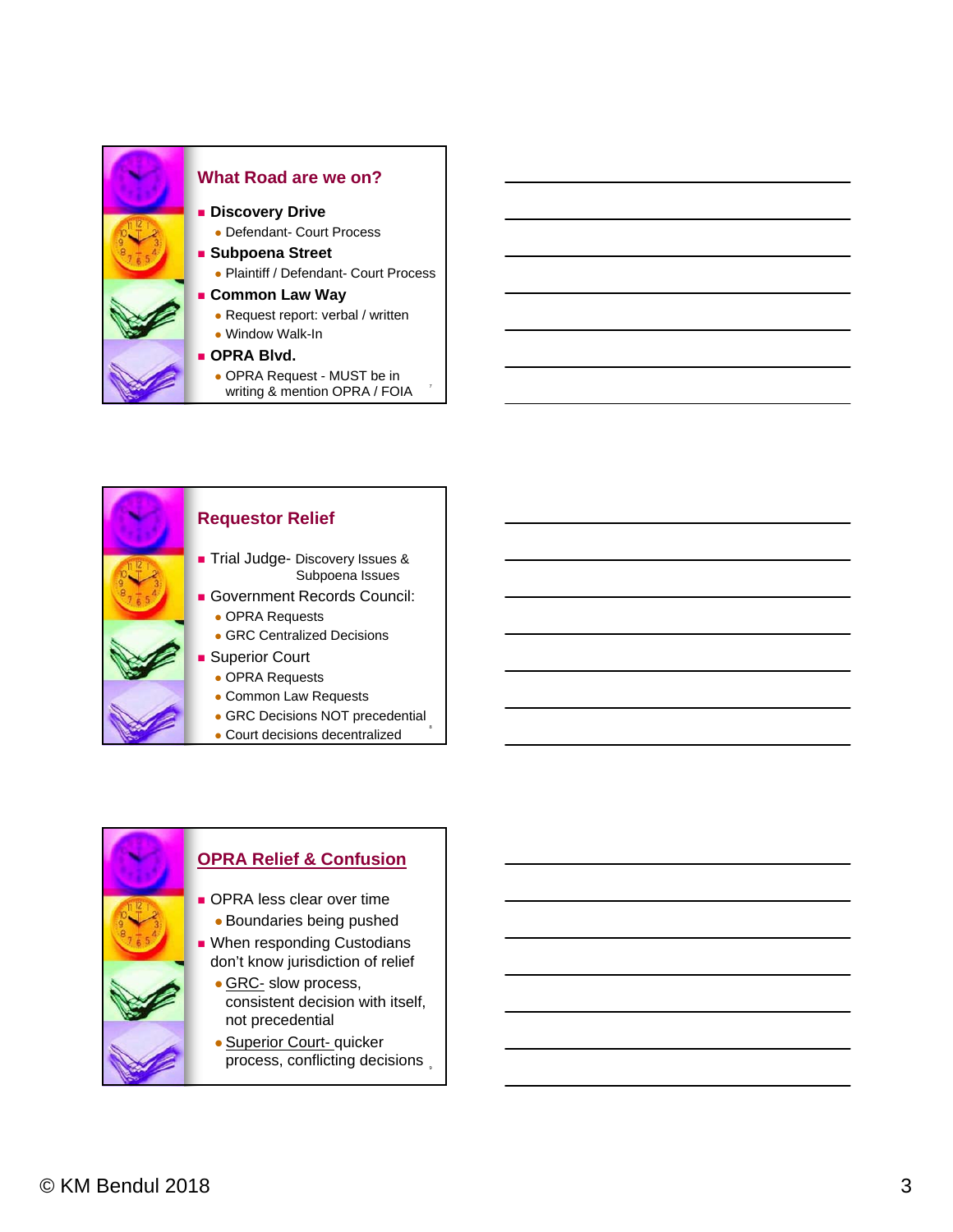



**Become and Open Government Ambassador, Public Servant**



#### **Common Law**

- **No need to also meet OPRA requirements.**
- **Records created official's duties, not required by law.**
- **Supreme Court Two-Prong Test:**
	- **Requestor's Establish Interest Versus Balancing Test State** 
		- **Interests.**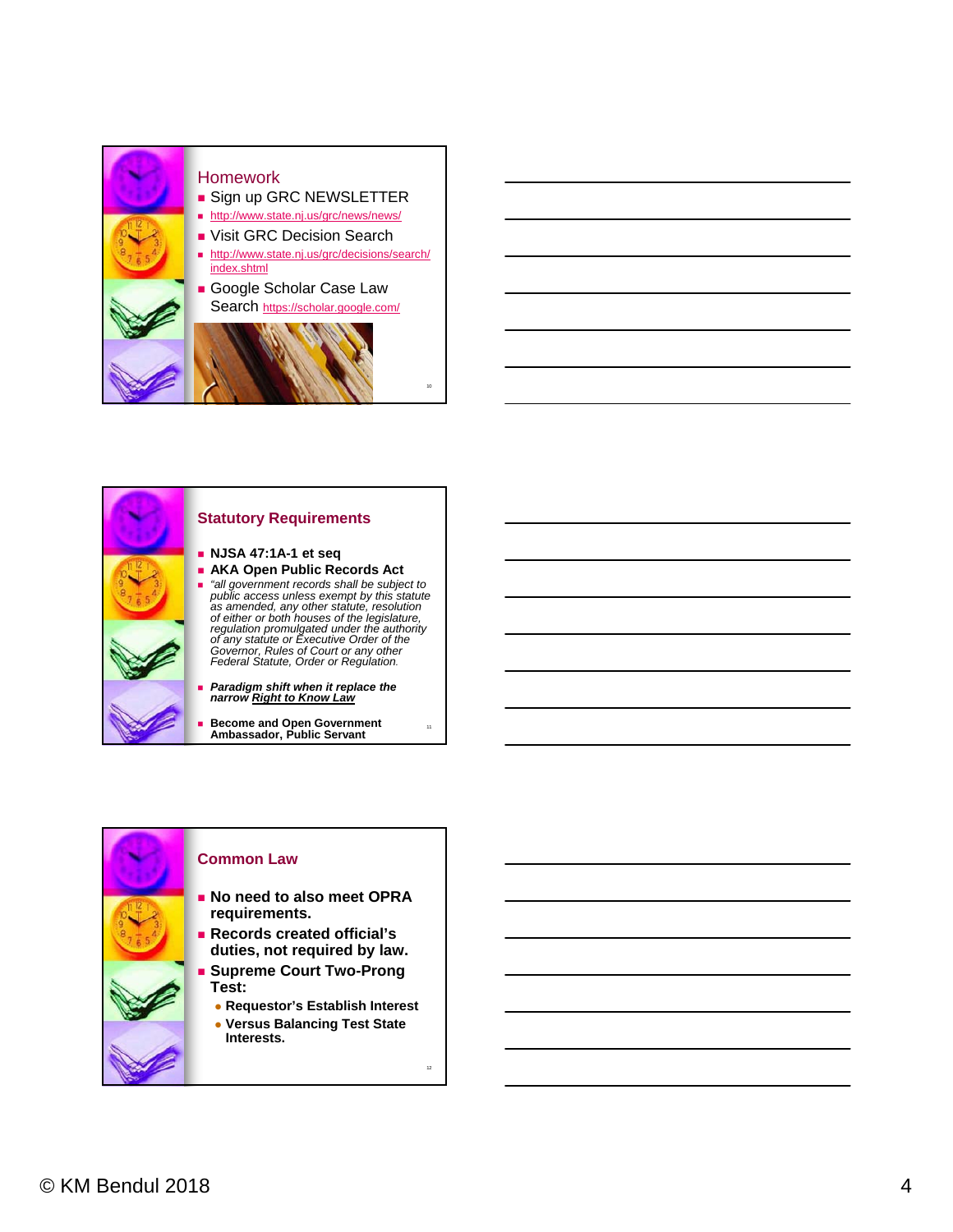

#### **Common Law**

#### **Keddie v. Rutgers (1997)**

- $\blacksquare$  the records are common-law public documents;
- person has an interest in the subject matter of the material;

13

- citizen's right to access outweighs the State's interest in preventing disclosure.
- Allows access to a broader class of documents, requestors must make a greater showing than required under OPRA.



#### **Common Law – 6 Factors**

## **Loigman v. Kimmelman- Examine**

(1) impede agency functions by discouraging

- (2) effect person gave info & ID not be
- (3) agency decision making chilled by
- (4) information- factual data v. evaluative

• (6) disciplinary or investigatory proceedings (5) findings of public misconduct have been insufficiently corrected by remedial measures instituted by the investigative agency

circumscribe individual's asserted need



**Requests dual standards analysis** confusion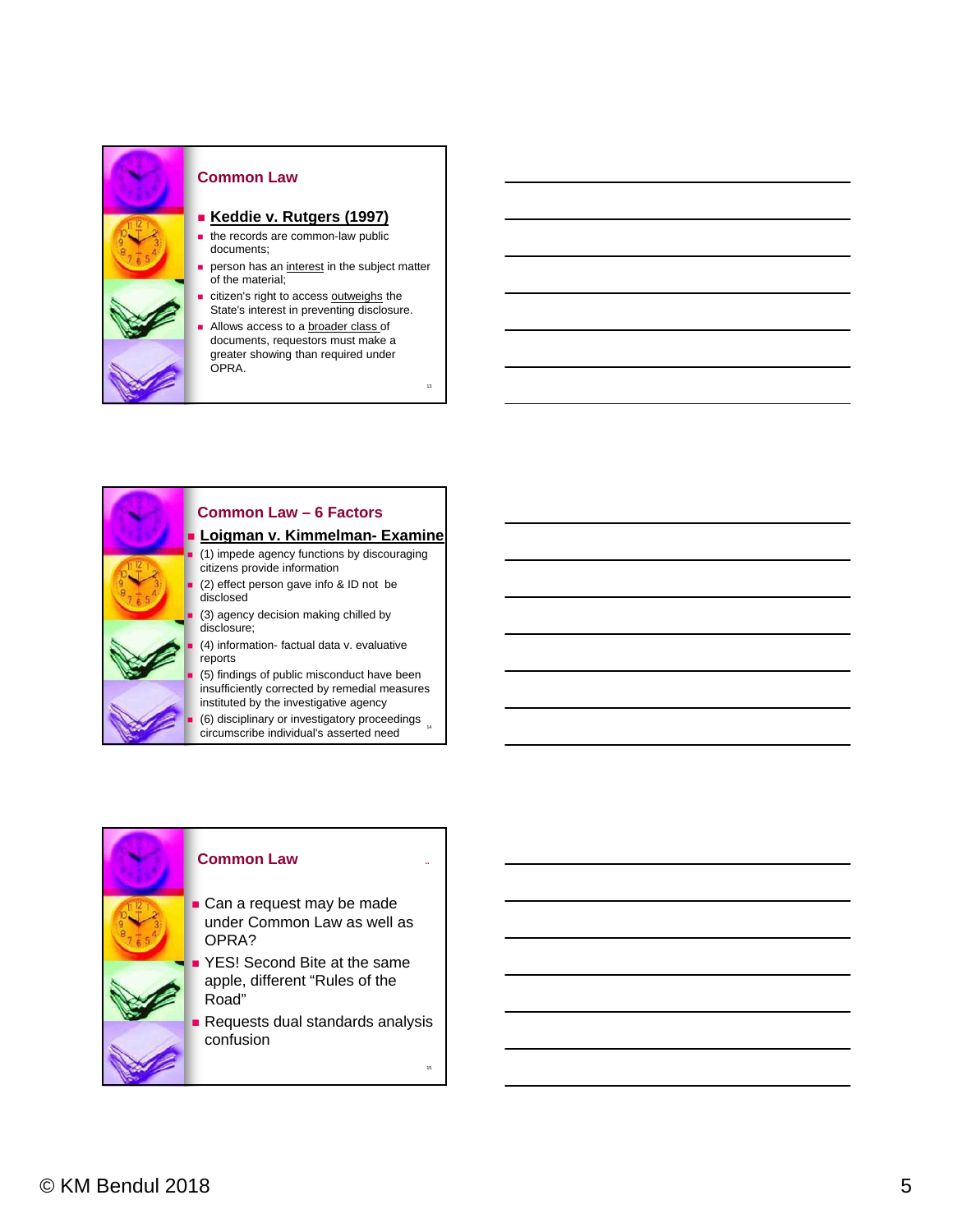

#### **What is a Government Record under OPRA?**

16 "… *any paper, written or printed book, document, drawing, map, plan, photograph, microfilm, data processed or image processed document, information stored or maintained electronically or by sound-recording or in a similar device, or any copy thereof, that has been made, maintained or kept on file … or that has been received in the course of his or its official business …" (Emphasis added.) N.J.S.A. 47:1A-1.1*

# Prosecutor. basis for denial.

#### **Discovery vs. OPRA**

- Not ALL requests are OPRA.
- **Discovery and OPRA are not the same.**
- GRC cannot advise on discovery issues such as fees to be charged. Refer to Court Rules or seek guidance from County
- Discovery does not affect a requestor's right to access records under OPRA.
- Bart v. City of Passaic (Passaic), GRC<br>Complaint No. 2007-162 (April 2008): Council held that Custodian's denial of<br>OPRA request on the grounds that requestor<br>could only obtain records via discovery (N.J.<br>Court Rule R. 3:13-3 or 7:7-7) is <u>not</u> a lawful

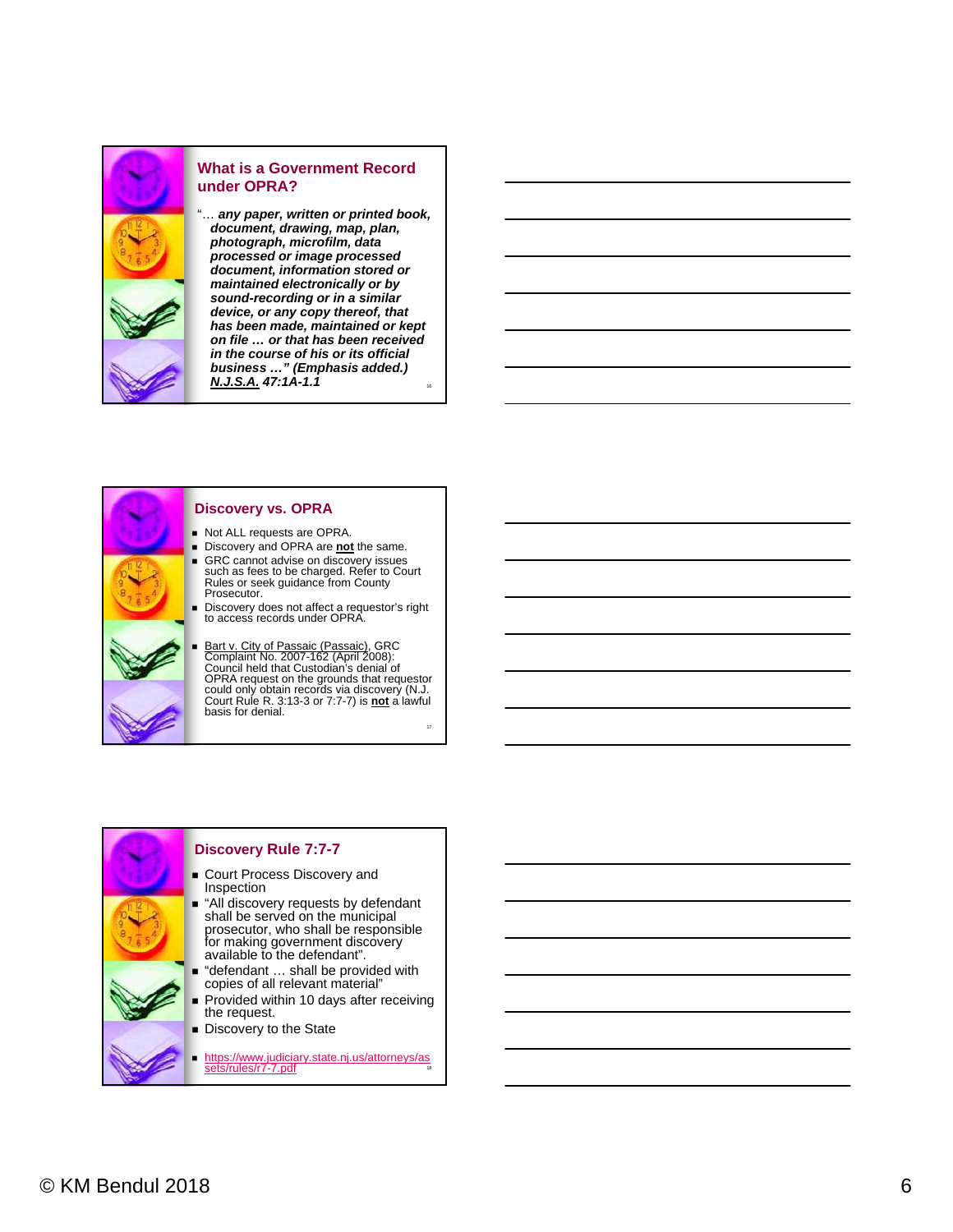

#### **Subpoena Rule 1:9**

- Court Process
- -may be issued by the clerk of the court or by an attorney
- $-$  -may require production of books, papers, documents, electronically stored information, or other objects designated therein.
- the court on motion made promptly may quash or modify the subpoena

https://www.judiciary.state.nj.us/attorneys/as sets/rules/r1-9.pdf

19

20



- **Exemptions used by Police Information generated by or on behalf of public employers or public employees in connection with: Sexual harassment complaint Grievance by or against any employee Collective bargaining information**
	- **Communications between agency and insurance carrier/risk management**
	- **Confidential by court order**
	- **DD-214: Honorable Discharge**
	- **Social Security numbers**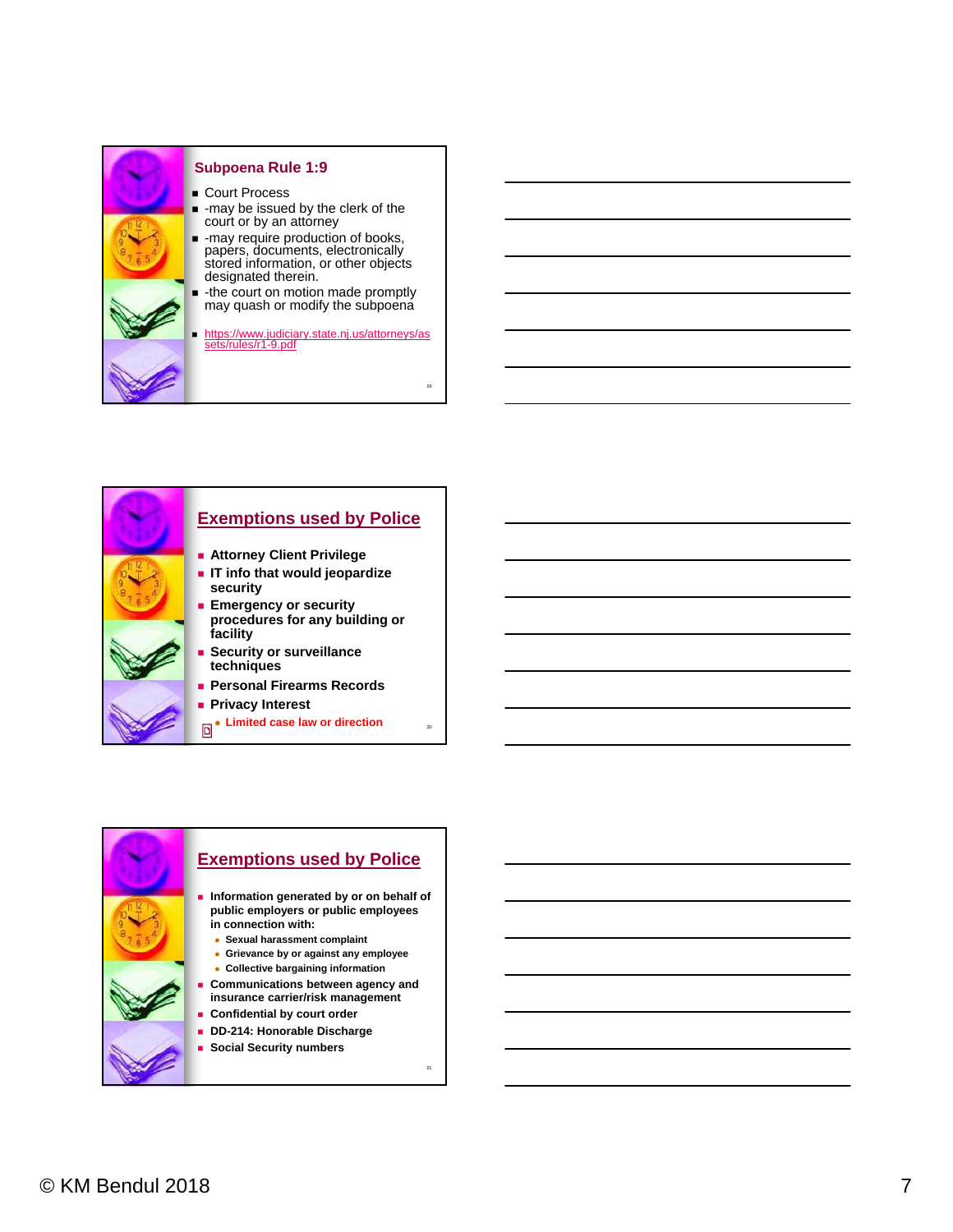



#### **Exemptions used by Police**

- **Records exempted by other state or federal statutes and regulations, Executive Orders, Rules of Court, privileges created by State Constitution, statute, court rule or case law.**
- **Personnel and Pension records** 
	- and reason and amount of pension **Name, title, position, salary, payroll record, length of service, separation received**

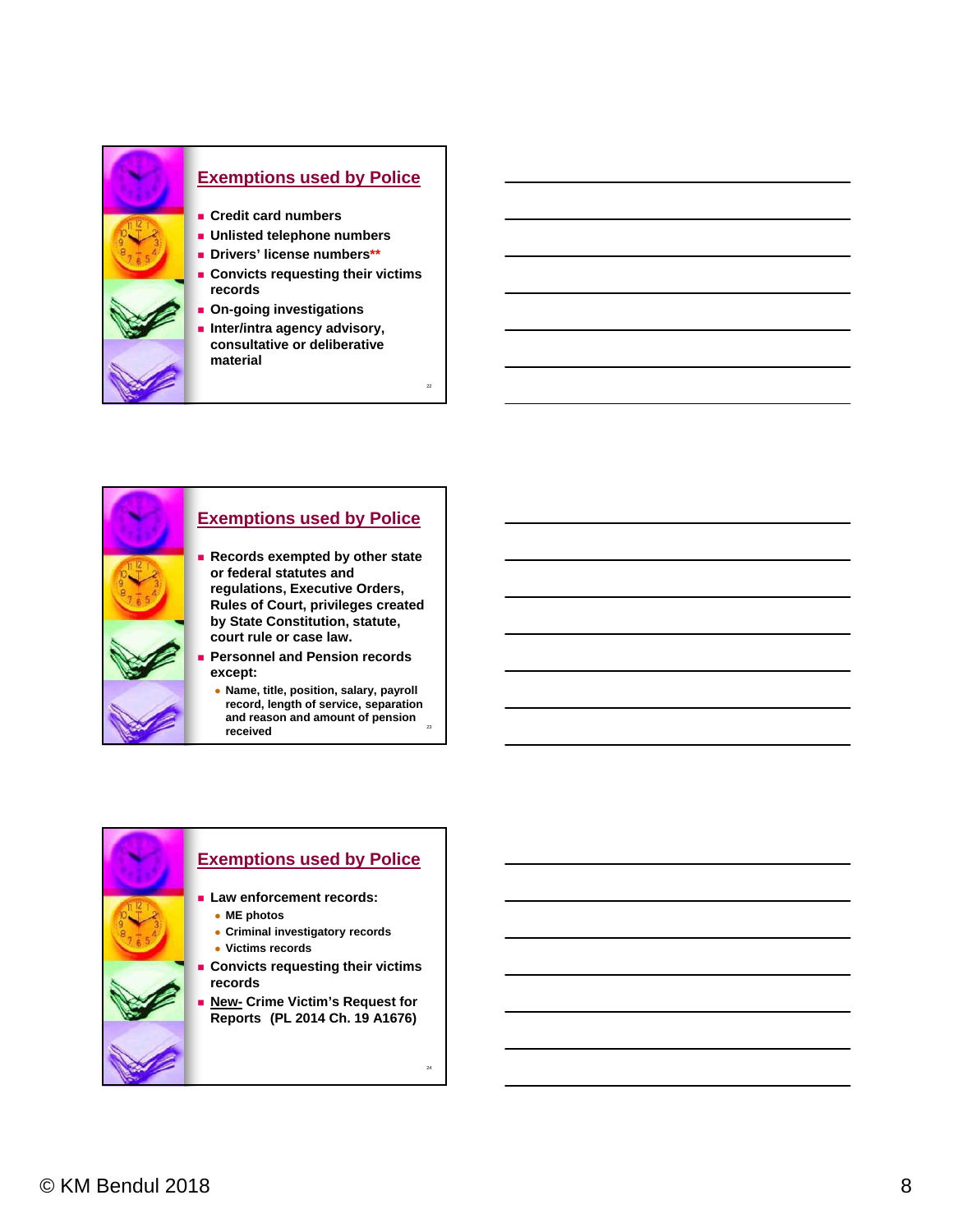

#### **Custodian's Responsibilities**

- **Obtain Records Responsive**
- **Michalak v. Helmetta Borough GRC #2010-220 another PD held the responsive records for the Borough (interlocal services agreement).**
- **Custodian "had an obligation to obtain the responsive records from the PD"**
- **Burnett v. Gloucester County of, (App. Div. 2010) same ruling.**
- **Applicable to Centralized Dispatch Agreements**



### **Steps in Responding to an OPRA Request**

- 1. When is my deadline to respond?
- 2. Is this a valid OPRA request?
- 3. Do I have enough information to fulfill
- 4. Will the request require a special service charge? Substantial disruption of agency
	- Obtain records responsive to request. 6. Do the records or portions thereof fit into
- any of OPRA's exemptions? 7. Redact as necessary, convert to requested
- medium, calculate appropriate fees. 8. Provide records via requested method of
- delivery, or deny with legal basis in writing.

27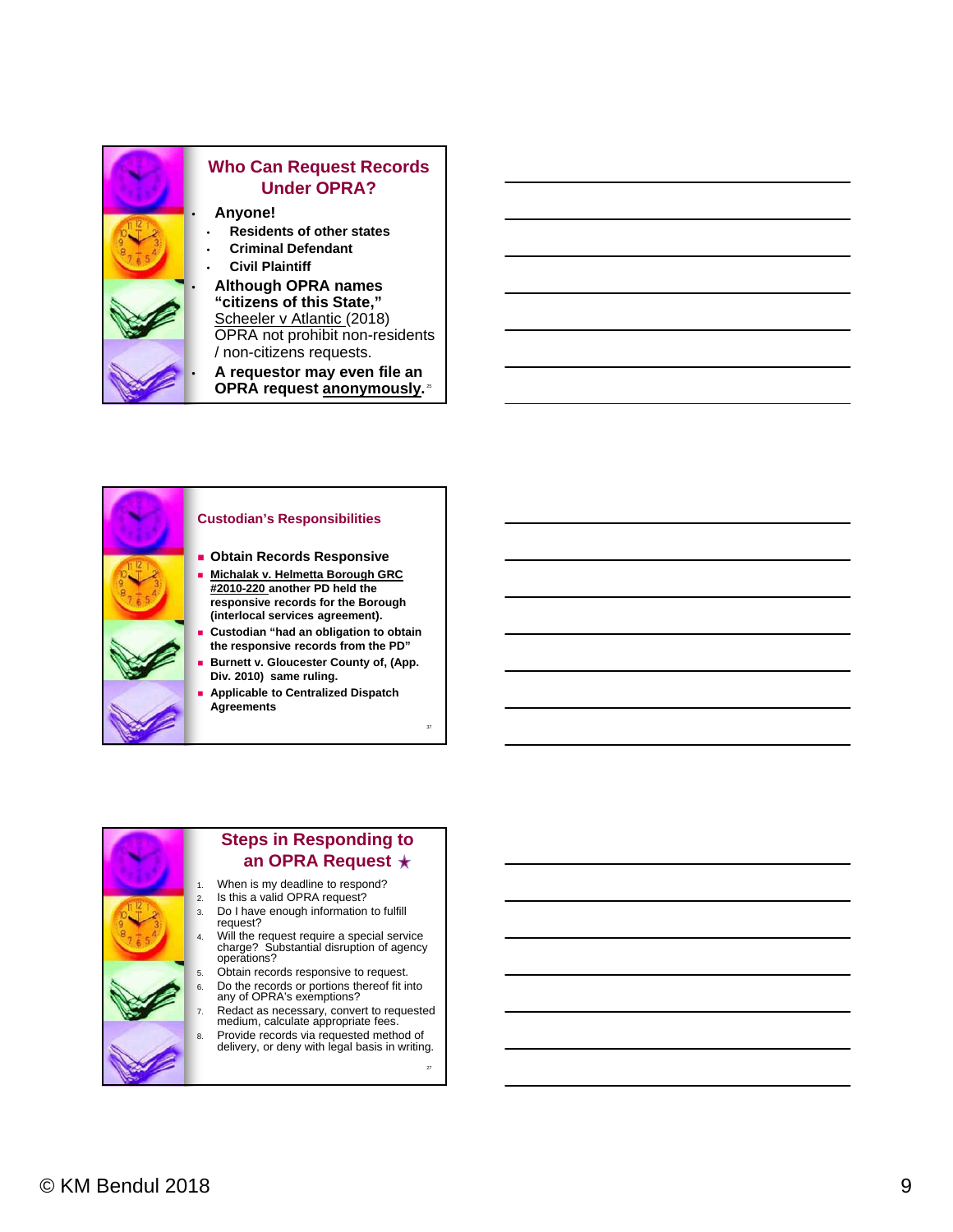



#### **Denying a Request**

- **Burden of Proof in on the Records Custodian!**
- **Seeking Legal Advice NOT valid reason denial.**
- **Previously provided documents NOT valid reason denial.**

#### **Denying -Knowing and Willful Penalty**

- A public official, officer, employee, or custodian who<br>knowingly and willfully violates OPRA and is found<br>to have unreasonably denied access under the<br>totality of the circumstances shall be subject to a<br>civil penalty of \$1
- Can an employee other than the custodian be assessed a penalty? YES!!
- Appropriate disciplinary proceedings may be initiated against a public official, officer, employee, or custodian against whom a penalty has been imposed.

30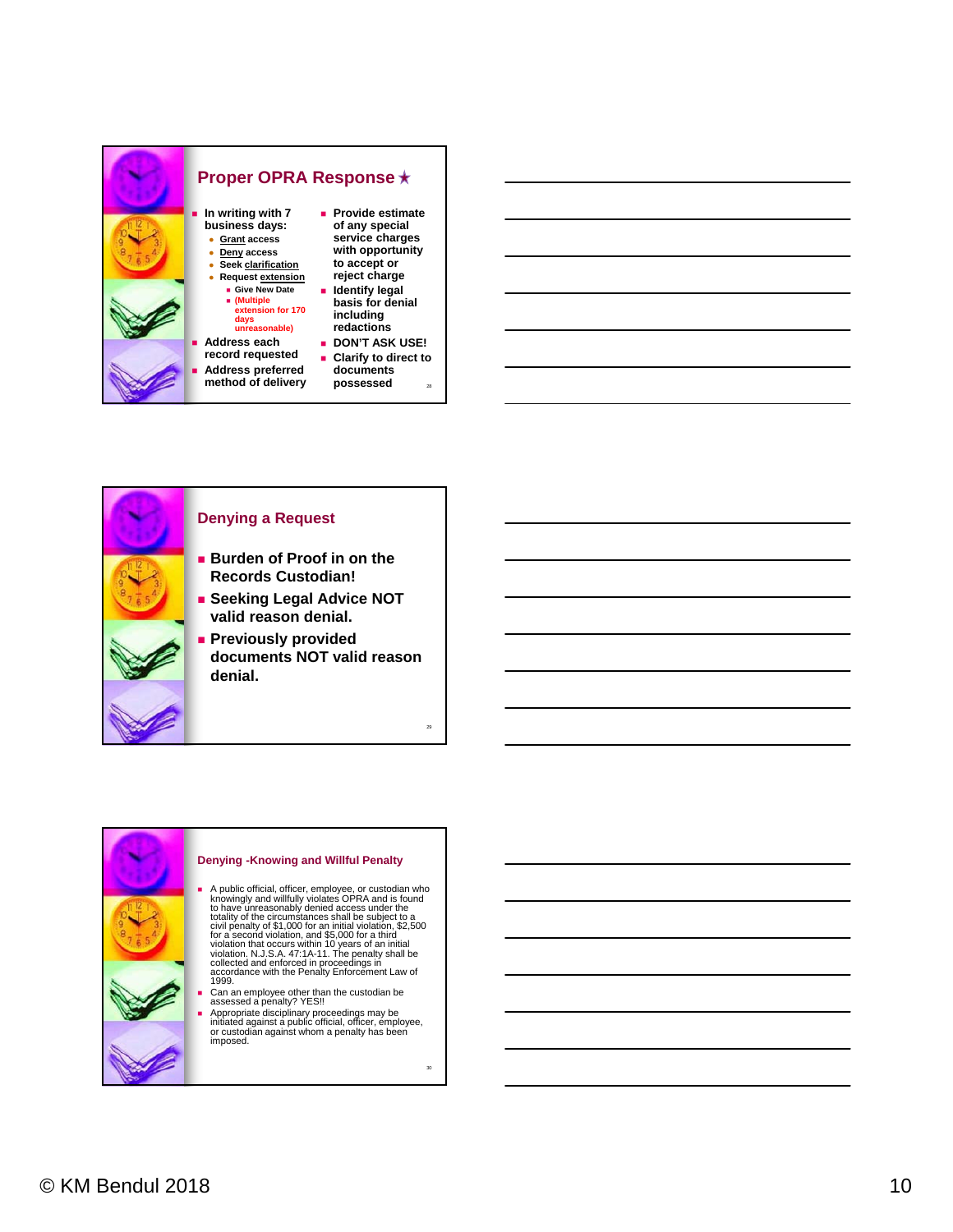

#### **Exempted From Disclosure Citizens Reasonable Expectation of Privacy**

 *"a public agency has a responsibility and an obligation to safeguard from public access a citizen's personal information with which it has been entrusted when disclosure thereof would violate the citizen's reasonable expectation of privacy."*

31

- **25 OPRA Exemptions**
- **http://www.state.nj.us/grc/public/exempt/ Statutory exemptions**
- 
- **Executive Order Exemptions** http://www.state.nj.us/grc/pub
- **Court Decisions**



#### **Special Service Charge 14-Point Analysis**

- **NJSA 47:1A-5.c:** *whenever the nature, format…of a government record… is such that the record cannot be reproduced by ordinary document copying equipment or involves an extraordinary expenditure of time and effort, the public agency may charge a reasonable special service charge in addition to the actual cost of duplication.*
- http://www.state.nj.us/grc/pdf/OPRASpecial ServiceCharge.pdf
- **Ex** \*\*see Teaneck v Jones OPRA Harassments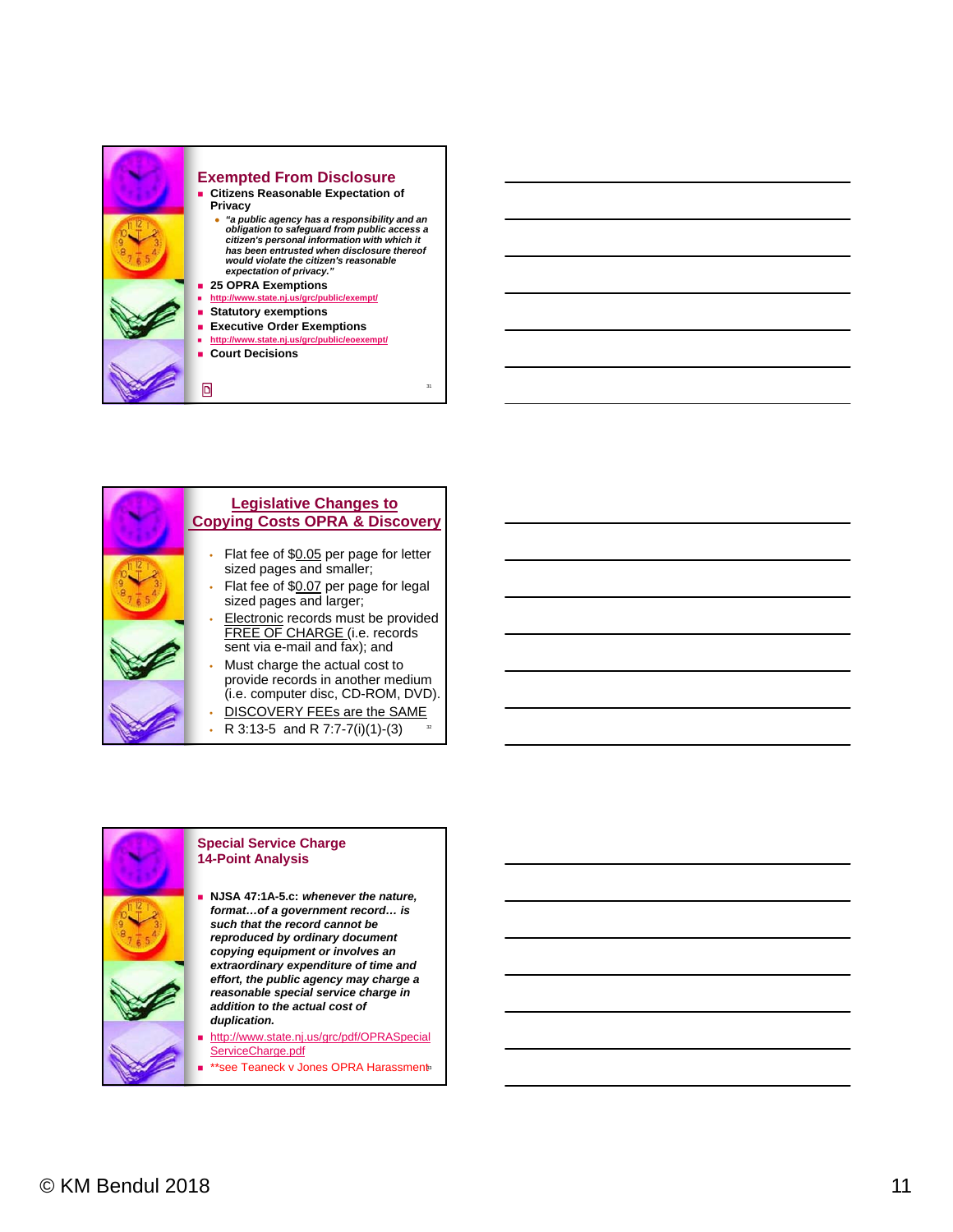#### Redaction- Special Service Charge? **By Hand** ■ Copy **Black Marker** ■ Re-Copy **Template**  White-Out can flake off ■ "See-Through" **Explain Electronic** ■ RMS feature OPRA Compliant ■ Print2PDF ■ Adobe Blackout **Template** ■ "Clean" Redacted Electronic File ■ "See-Through"  $\blacksquare$  Explain

34



## **Law Enforcement Agency Records**

- **Property/evidence reports**
- **Criminal reports Motor vehicle**

**accidents**

**reports DV reports Restraining orders**

- **Impound reports Work schedules**
	- **Alarm files**
	- **Complaints**
	- **Vacation checks**
	- **Radio logs**
	- **Blotters**
	- **Budgets**
	- **Applicant files**

35



## © KM Bendul 2018 12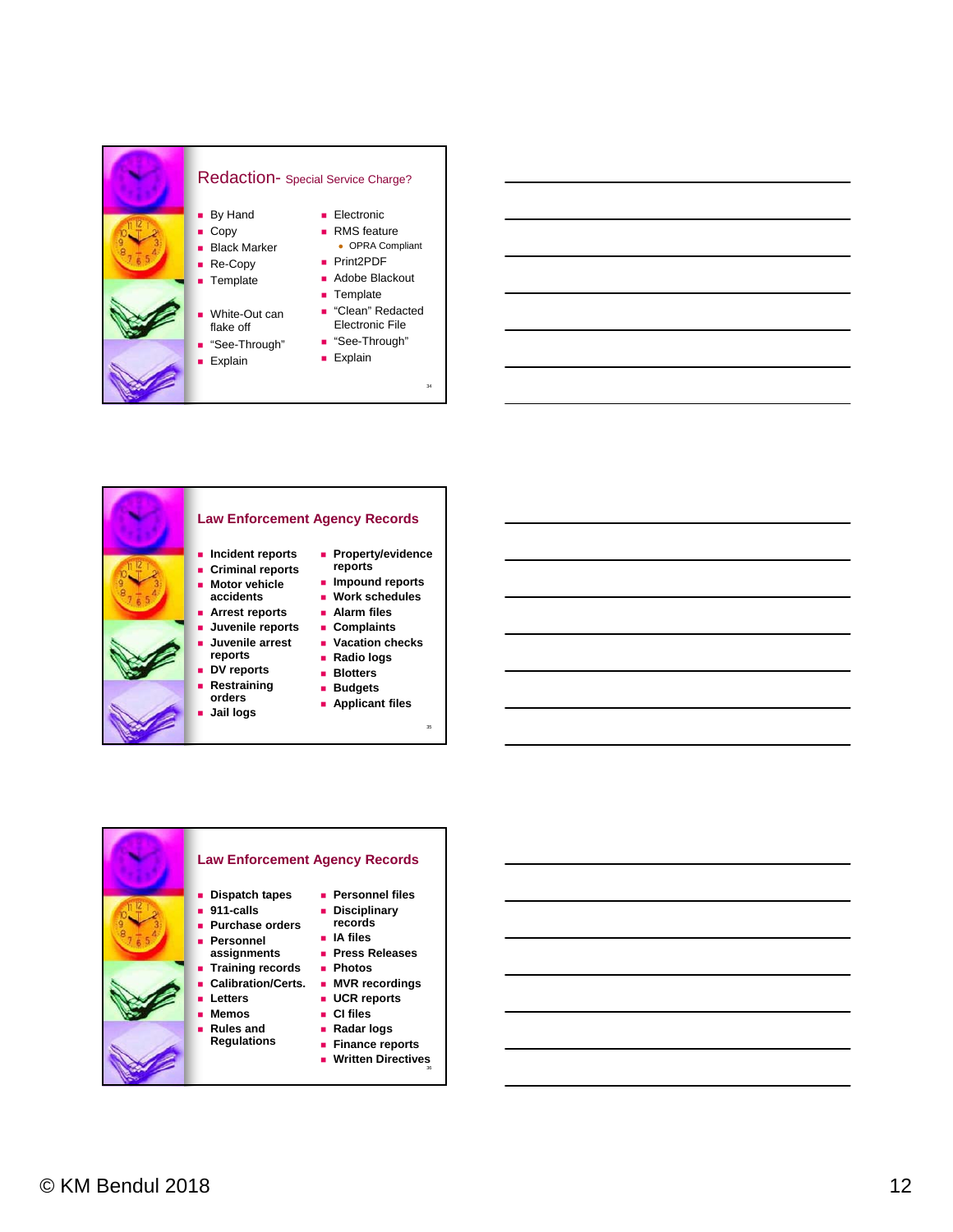

- **Latent Prints**
- 
- 
- **L.E. Records Routinely Accessible Accident reports Impound reports Press releases Purchase orders Vouchers CBA/employment contracts BOLOs/ Composites Calibrations/certs Finance reports records reason Report**
	- **Title, position, salary, payroll**
	- **Length of service, separation and**

37

- **Amount of pension received**
	- **Uniform Crime**
	- **Crime statistics**



- **Rules and Regulations**
- **Criminal complaints-served**
- **Motor vehicle summonses-subject to redaction**
- **Training records that prove that an employee meet specified occupational qualifications**

39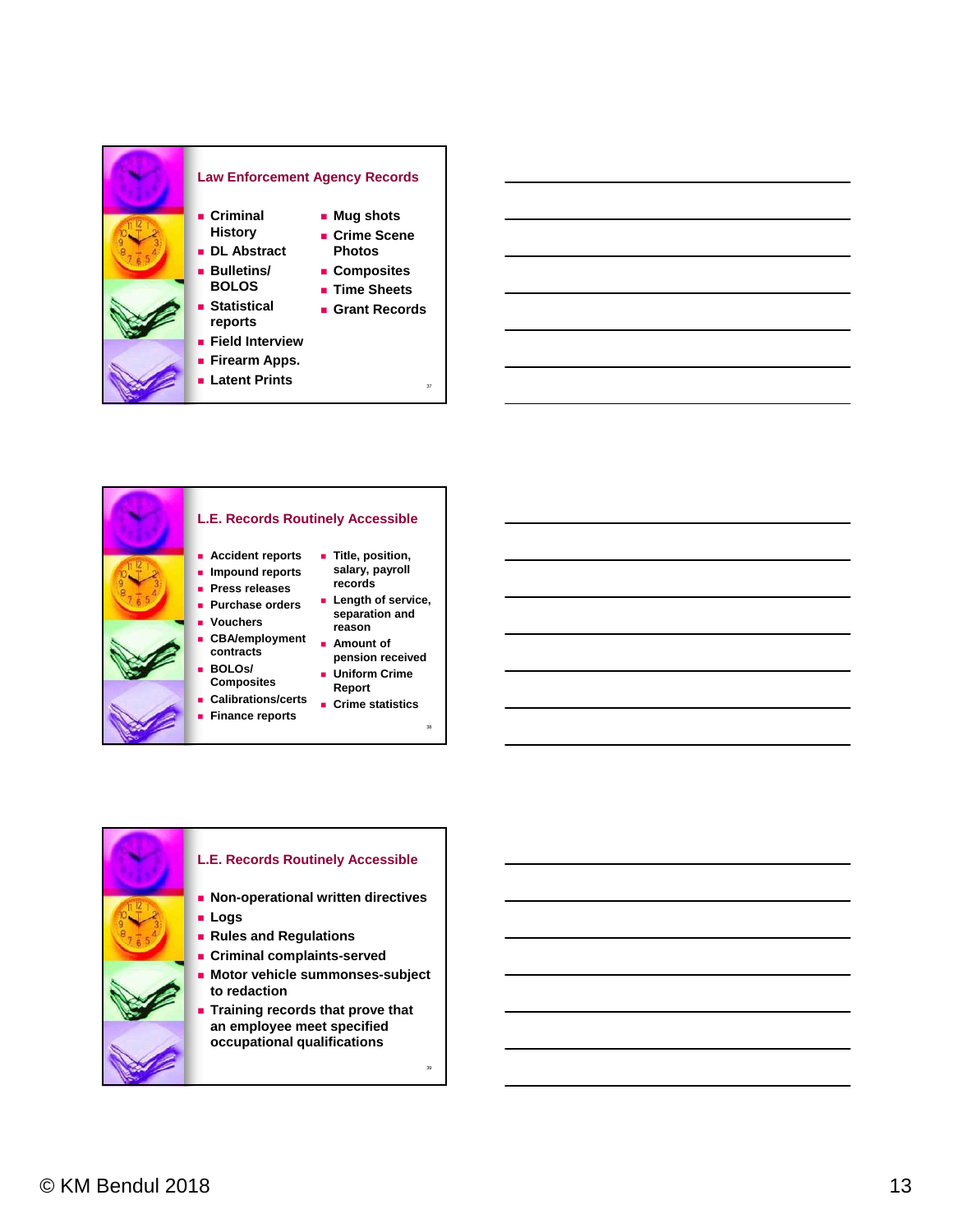



#### **Exempt Records**

- **Criminal Investigatory Records:** *"A record which is not required by law to be made, maintained or kept on file that is held by a law enforcement agency which pertains to any criminal investigation or related civil enforcement proceedings".*
- **GRC: Remain exempt even after investigation ends and no indictment is made.**

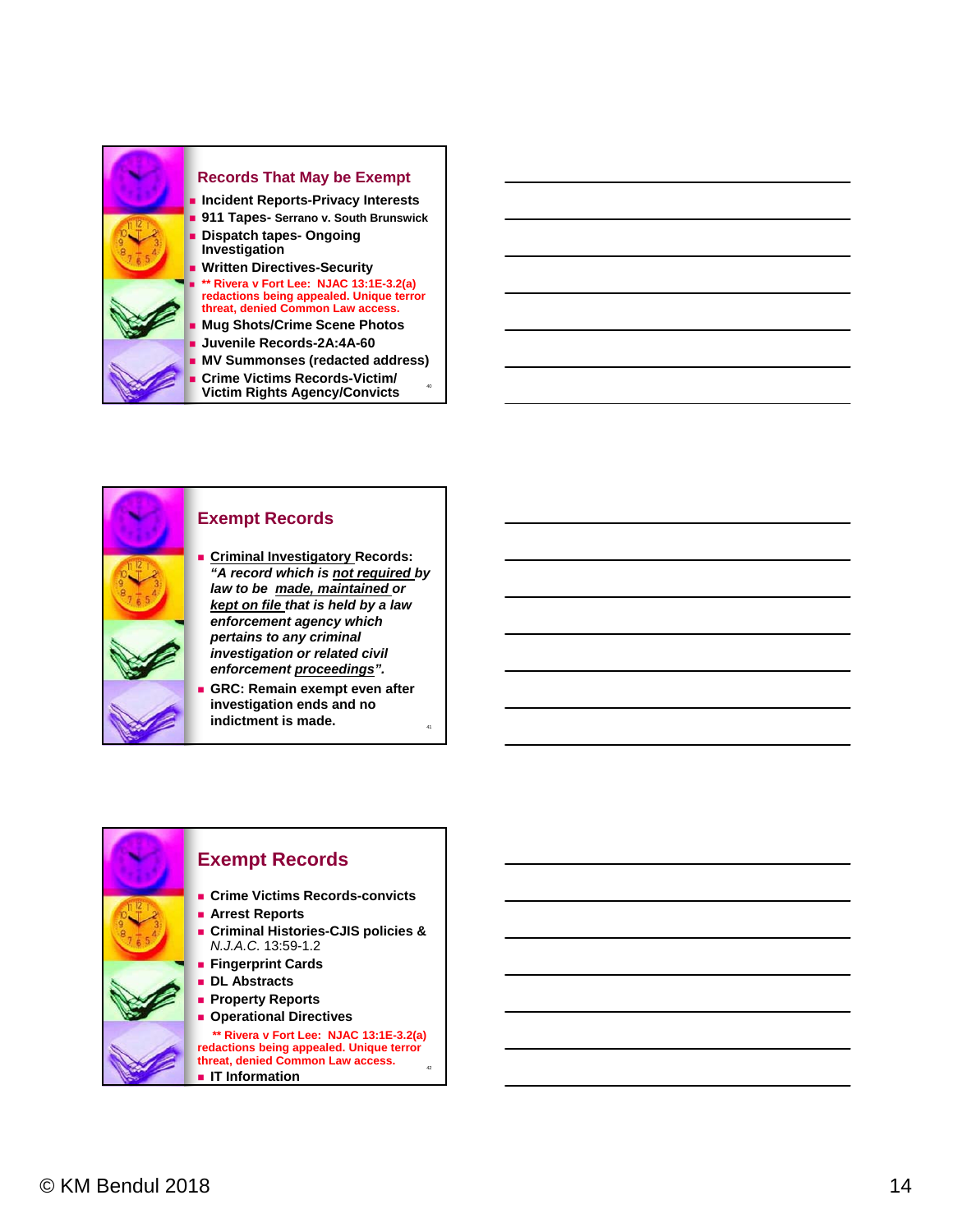



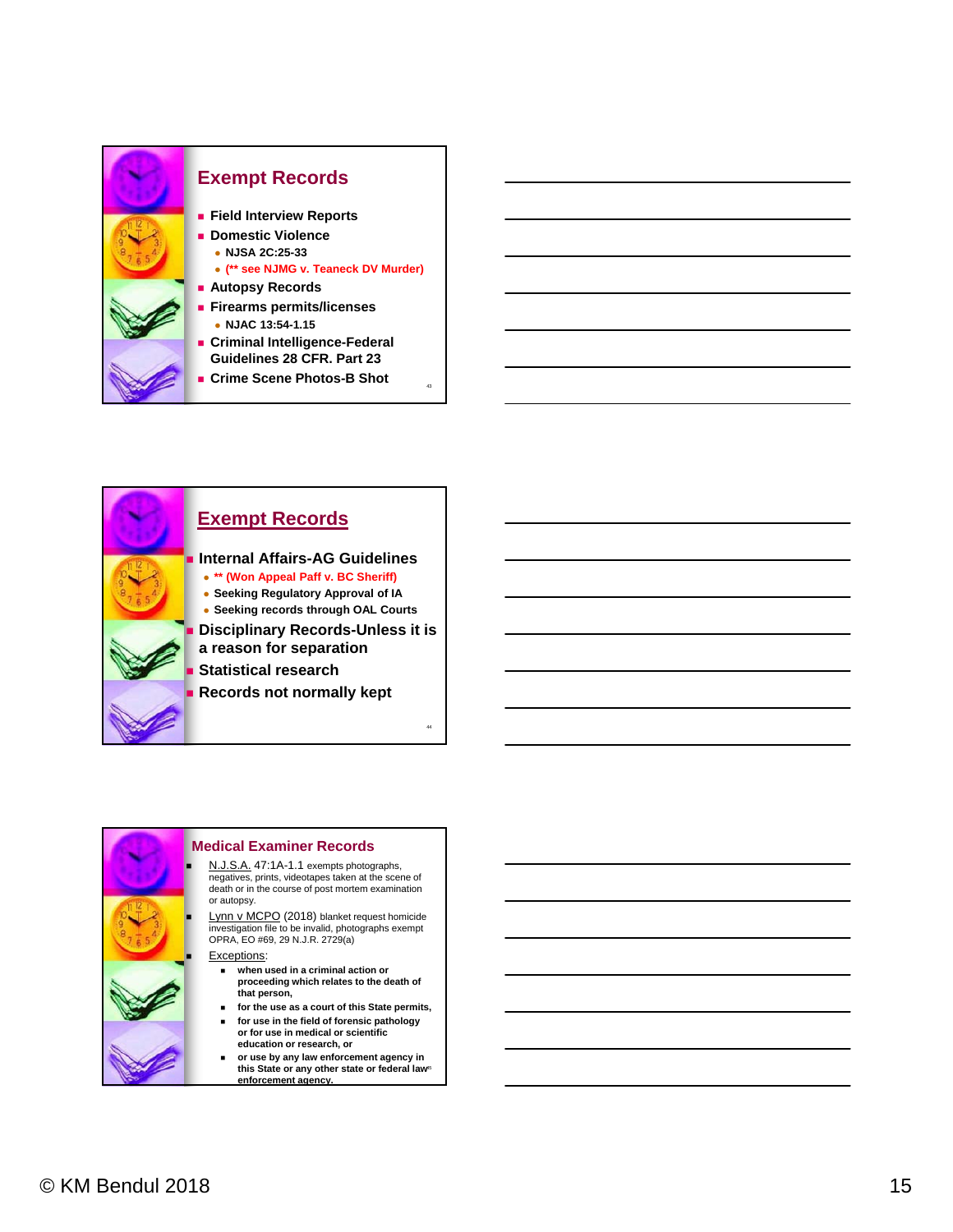

#### **Criminal Investigatory Records**

Exempt under N.J.S.A. 47:1A-1.1.

Definition - records which are not required by law to be made, maintained or kept on file that are held by a law enforcement agency which pertain to any criminal investigation or related civil enforcement proceeding.

 Janeczko v. NJ Department of Law & Public Safety, Division of Criminal Justice, GRC Complaint No. 2002-79 and 2002-80 (affirmed on appeal in May 2004): Council held that exemption does not permit access to the records after the investigation is closed.

46



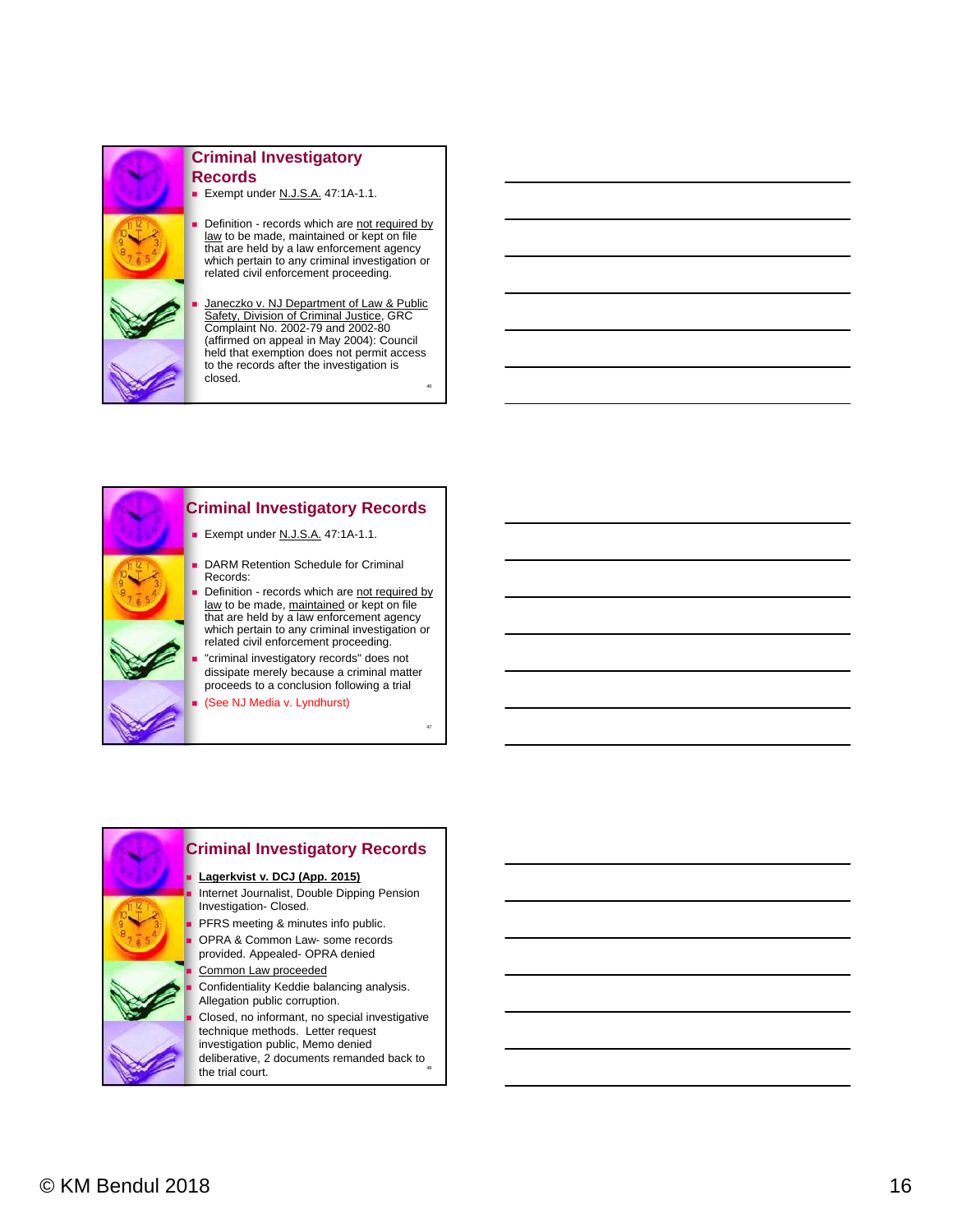

#### **Ongoing Investigation**

- The record sought pertains to an investigation **in progress** by **any public agency**, access may be denied if:
- access to the record shall be **inimical** to the **public interest**; provided, not prohibit access that was open for public access before the investigation commenced.
- Exception shall be narrowly construed, harmful to a bona fide law enforcement purpose or the public safety.
- Whenever a **law enforcement official**  determines that it is necessary to withhold information, the official shall issue a **brief**  statement explaining the decision.

## **Ongoing Investigation Paff v. NJSP (App Div. 2017)** Cited Lyndhurst "The Court held that 'the danger to an ongoing investigation would typically

weigh against disclosure of detailed witness statements and investigative reports while the investigation is underway, under both OPRA and the common law'.

# **Ongoing Investigation** Ganzweig v. Lakewood (App. Div. 2017) fees and costs. against two individuals.

- **Appeal 2014 order finding violated OPRA** and 2015 awarding \$22,000 in counsel
- Case remanded post-Lyndhurst decision.
- The prosecutor must give "particularized reasons", ongoing IA matter not necessarily grounds to deny access, incident is already public and resulted in the dismissal of a criminal indictment

51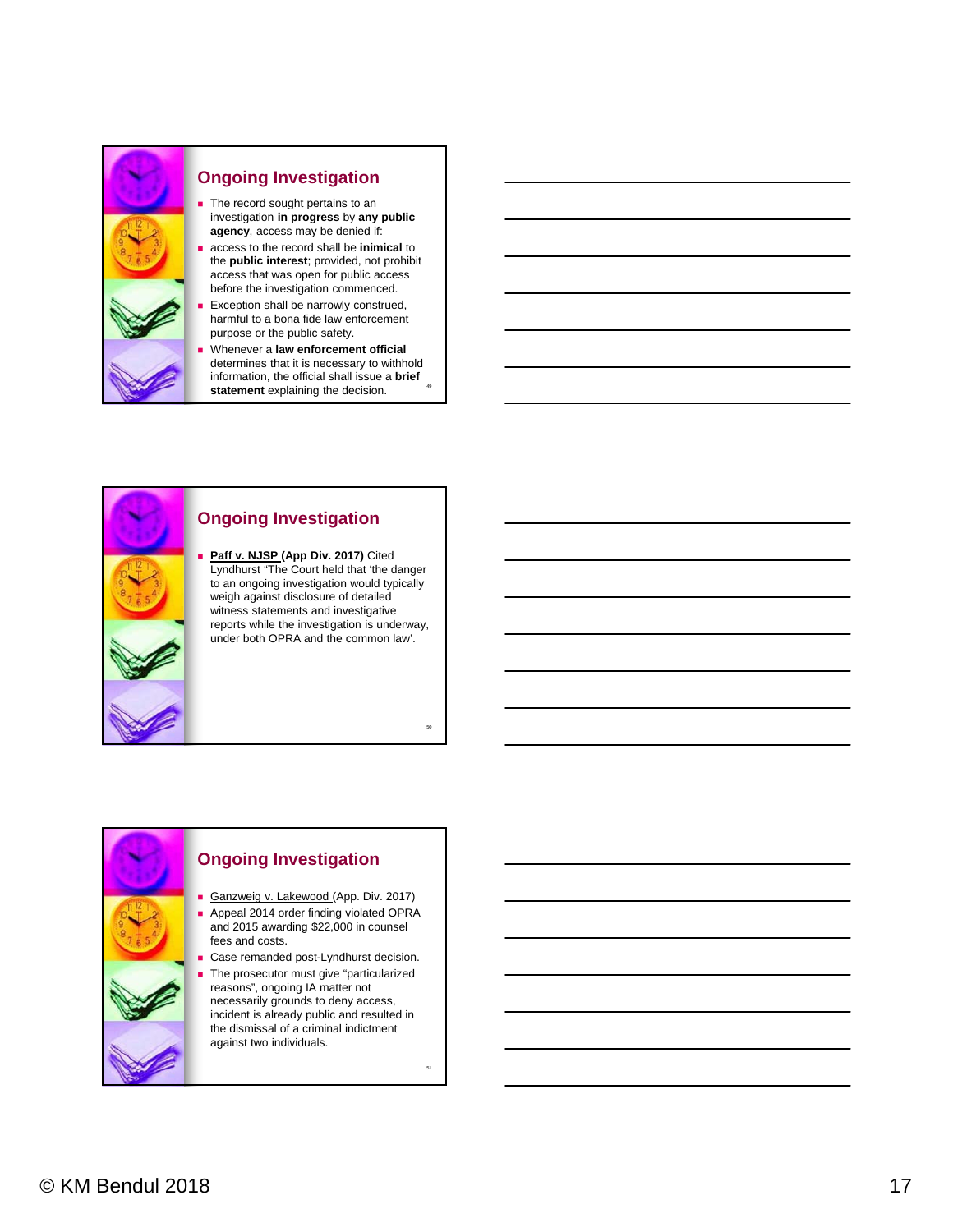





**EMS Reports**

 $\blacksquare$  In Bart v. City of Passaic (Passaic), GRC Complaint No. 2007-162 (April 2008), the Council held that EMS Division Incident Report is exempt from disclosure as a medical record pursuant to Executive Order No. 26 (McGreevey 2002).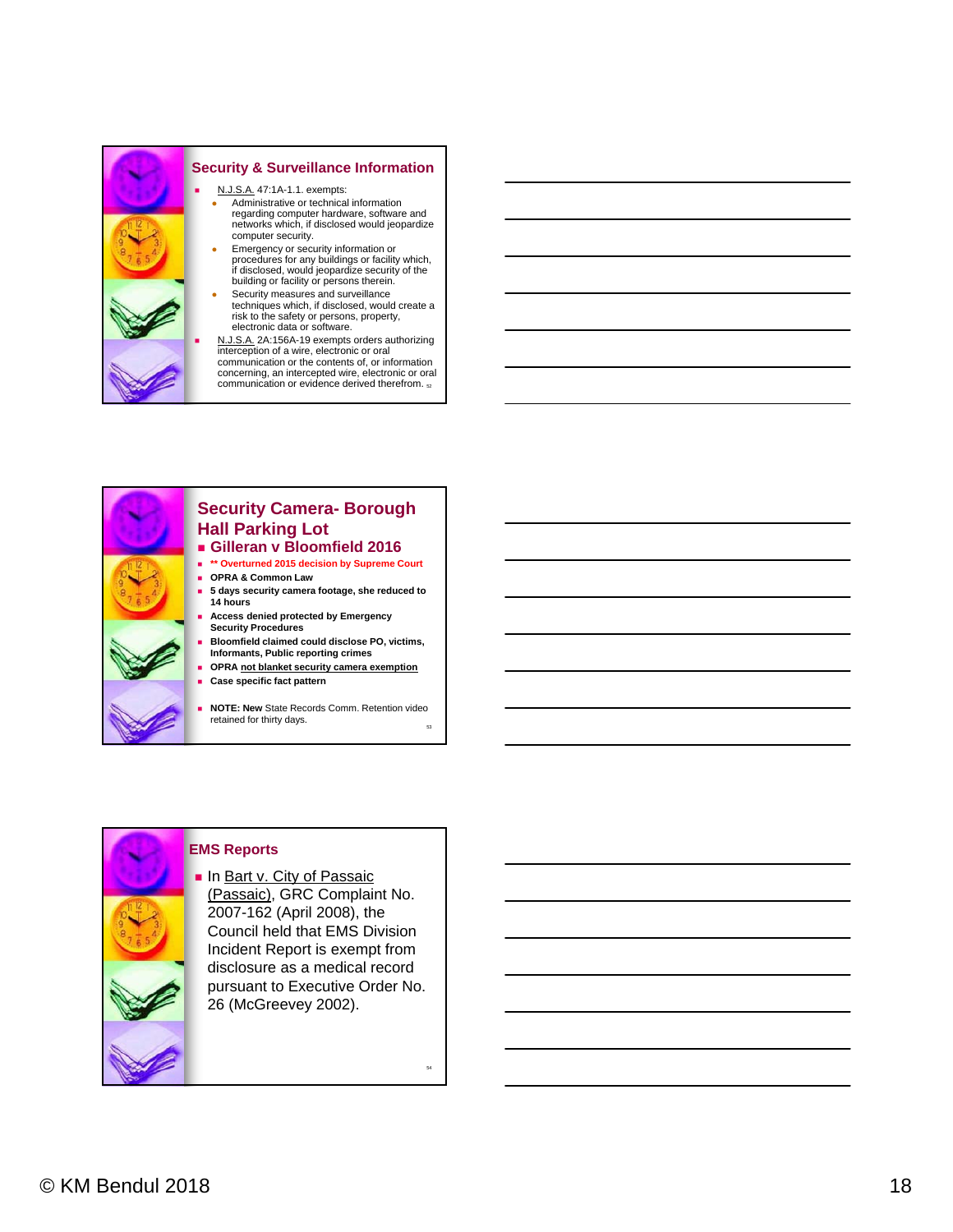



#### **Privacy**

#### Brennan v BCPO (2018)

 Sought disclosure of names and addresses of winning bidders at public auction under OPRA & Common Law BCPO sent letter to winners.

 Prosecutor's Office offered redacted copies of receipts Trial court directed defendants to release the requested information.

Appellate Division reversed.

 Supreme Court ruled that defendants did not present a colorable claim in support of their privacy argument. Forfeiture proceedings and public auctions of forfeited property are not conducted in private. Ordered release.



place of arrest, text of the charges, arresting agency, identity of arresting personnel, amount of bail and whether **Morgano v. Essex County Prosecutor's** 

Office, GRC Complaint No. 2007-156 (February 2009): Council held that the most comprehensive government record that contains the information in N.J.S.A. 47:1A-3.b. is an arrest report.

57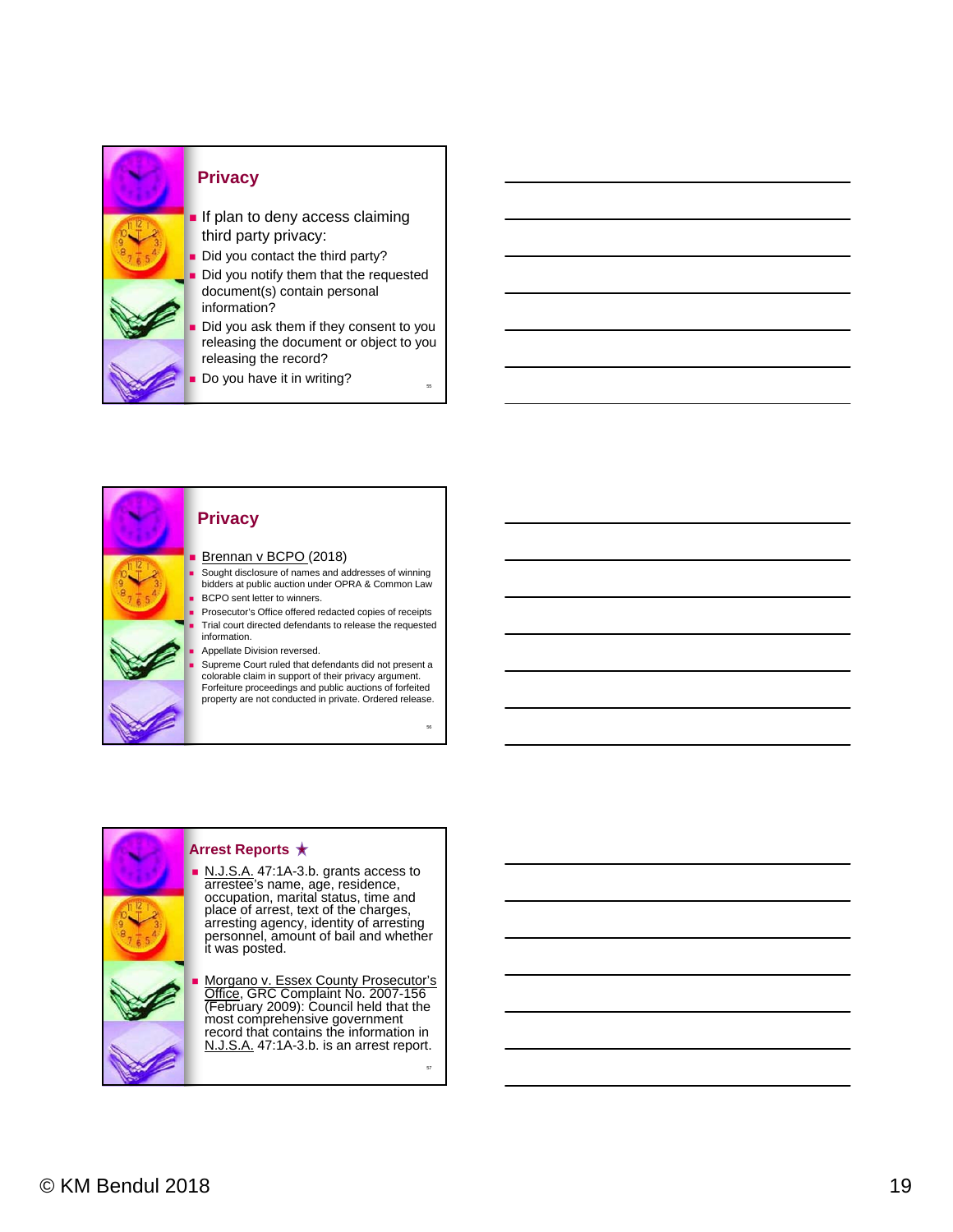

#### **Gun Permits**

 *N.J.A.C.* 13:54-1.15 exempts: • Any background investigation conducted by the chief<br>of police, the Superintendent or the county<br>prosecutor, of any applicant for a permit, firearms<br>dentification card license, or registration, in<br>accordance with the req such investigation, including the applicant.

58 • Any application for a permit, firearms identification for a permit, the issuance or denial of such permit, firearms identification card, or license, and any permit, firearms identification card, license, certification, to such documentation, including the applicant, except on the request of persons acting in their governmental capacities for purposes of the administration of justice.



- "1. Notwithstanding the provisions of any other<br>statute or regulation to the contrary, government<br>record as defined in section 1 of P.L.1995, c.23<br>(C.47:1A-1.1) shall include aggregate information<br>regarding the total nu
- **First time OPRA statute requires the** collection and calculation data which is public information. (Slippery

59

#### **Disciplinary Records**

- N.J.S.A. 47:1A-10 exempts personnel records\*, with the exception of:
- An individual's name, title, position, salary, payroll record, length of service, date of separation and the reason for such separation, and the amount and type of any pension received.
- 60 Statewide request "10day" discipline, reference letter, out of state LE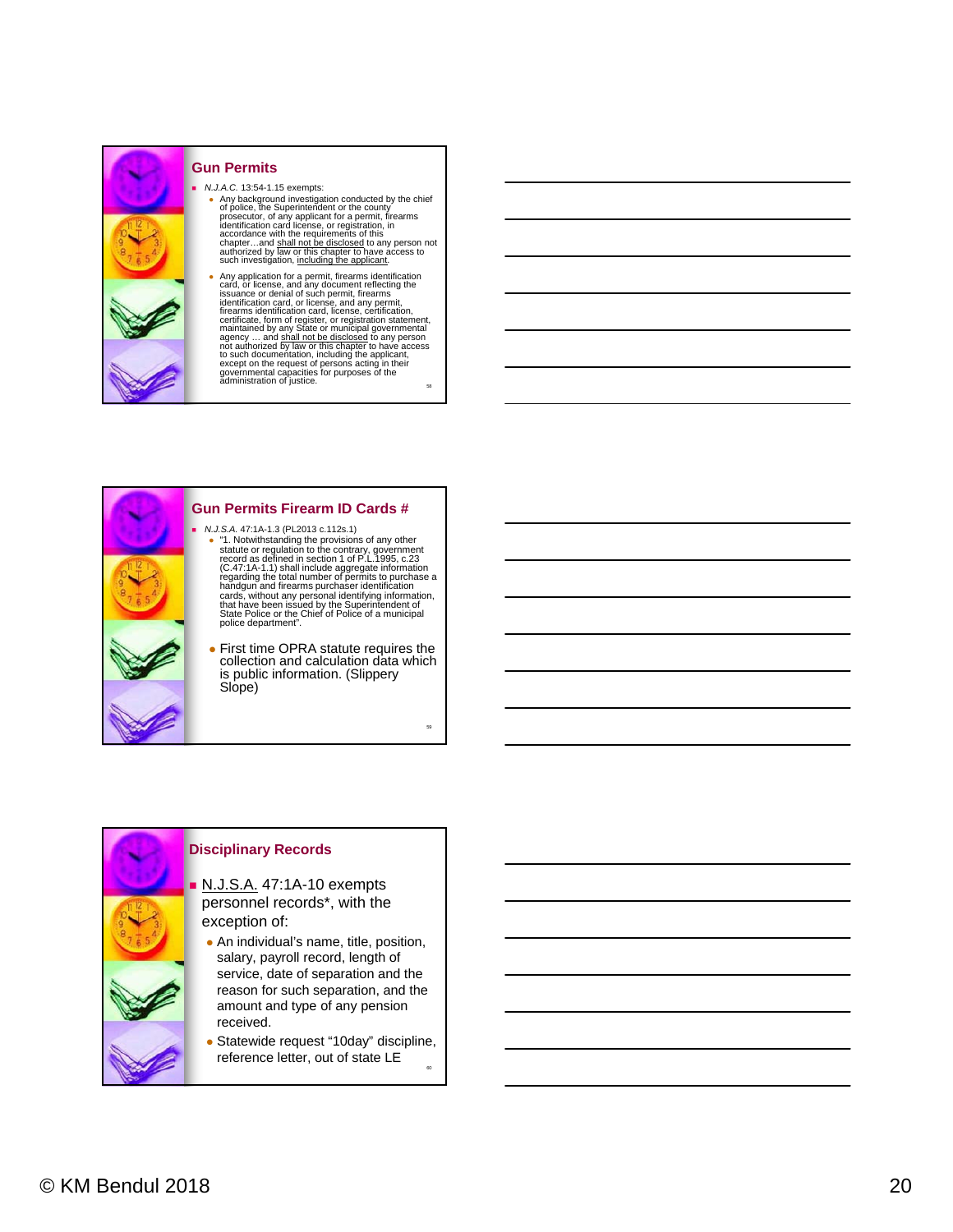

#### \*Personnel Records

**Havlusch v. Allenhurst GRC 2011-243** 

**Sign-in Sheets disclosable as** payroll records including information indicating leave of absence.

61



## \*Personnel Records

- **Jackson v. Kean University GRC 2002-98**
- **Paid leave info subject to disclosure** under NJSA 47:1A-10 and Labor regulation NJAC 12: 16-2.1, "Payroll records" :
- Name, dates, calendar days which services for remuneration are performed;
- The total amount of remuneration paid to each employee (cash, value of all compensation in any medium, etc.)
- Total remuneration \$ paid, # weeks worked
- (\* Officer Involved Shooting implications) <sup>62</sup>

| <b>Disciplinary Records</b>                                                                                                                                                                                                                    |
|------------------------------------------------------------------------------------------------------------------------------------------------------------------------------------------------------------------------------------------------|
| Internal Affairs Investigations<br>■ What can be released from IA File, when?<br>• Administrative Hearing- Discovery<br>• Incident Civil Lawsuit – Defense<br>Attorney<br>• Prosecutor or AG<br>Court Order<br>• LE Executive "for good cause" |
| 63                                                                                                                                                                                                                                             |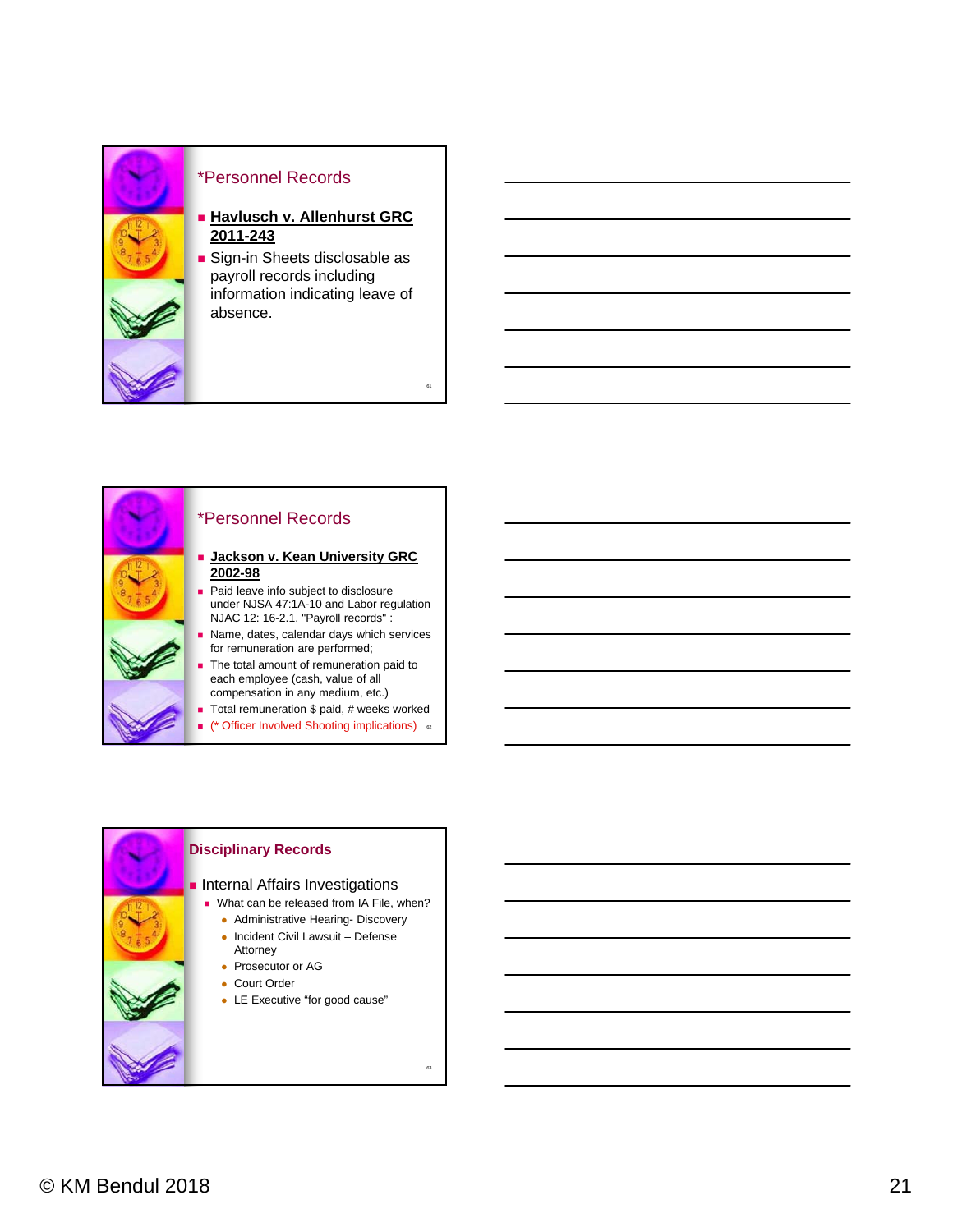



#### **Internal Affairs**

- Paff v Cape May (2015) OPRA Common Law
- **Fallon Report**" investigation, access denied
- **Separation Agreements, access** denied

(may be as \*Payroll Records)

■ 4 Brady Letters denied OPRA, granted Common Law <sup>65</sup>

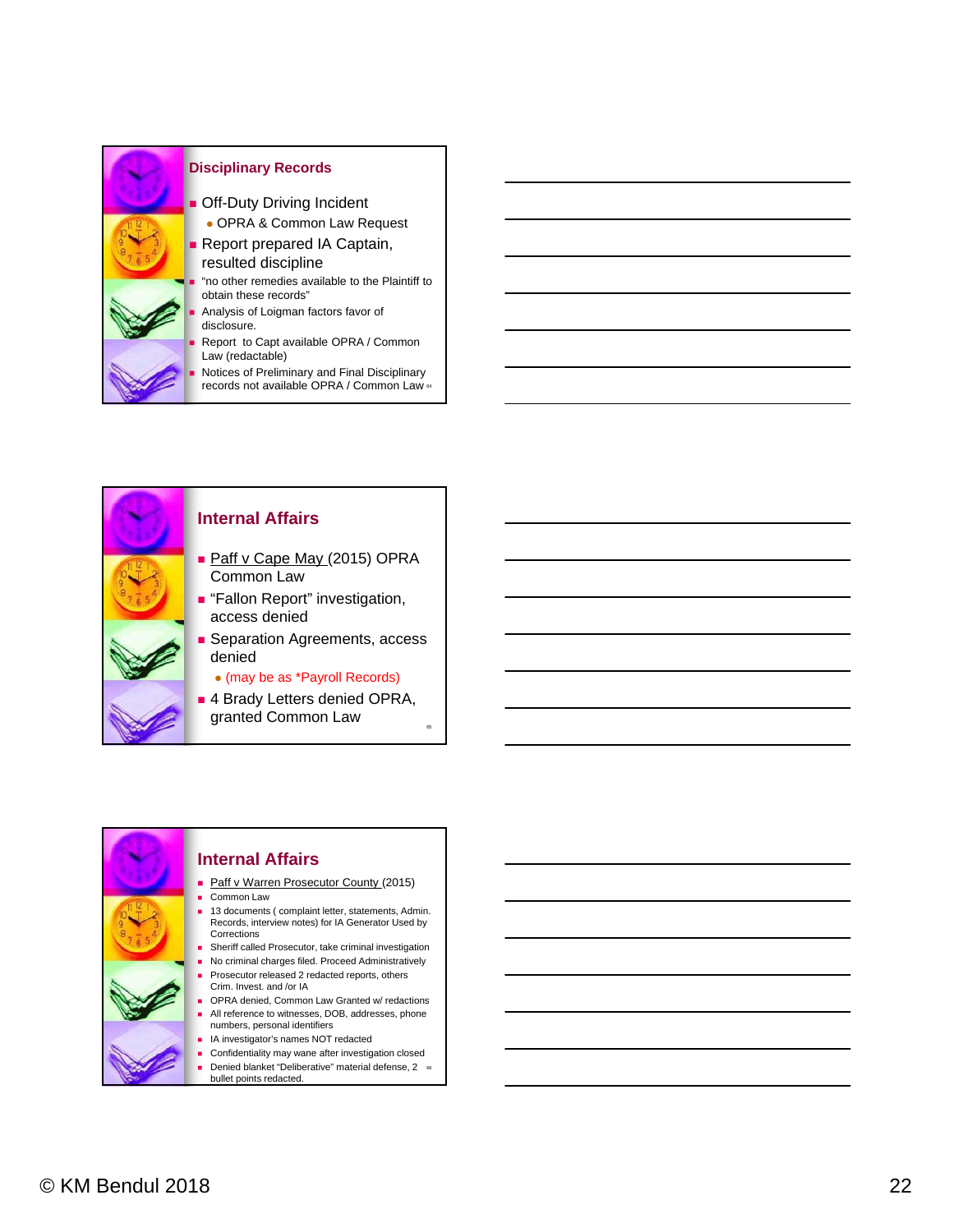





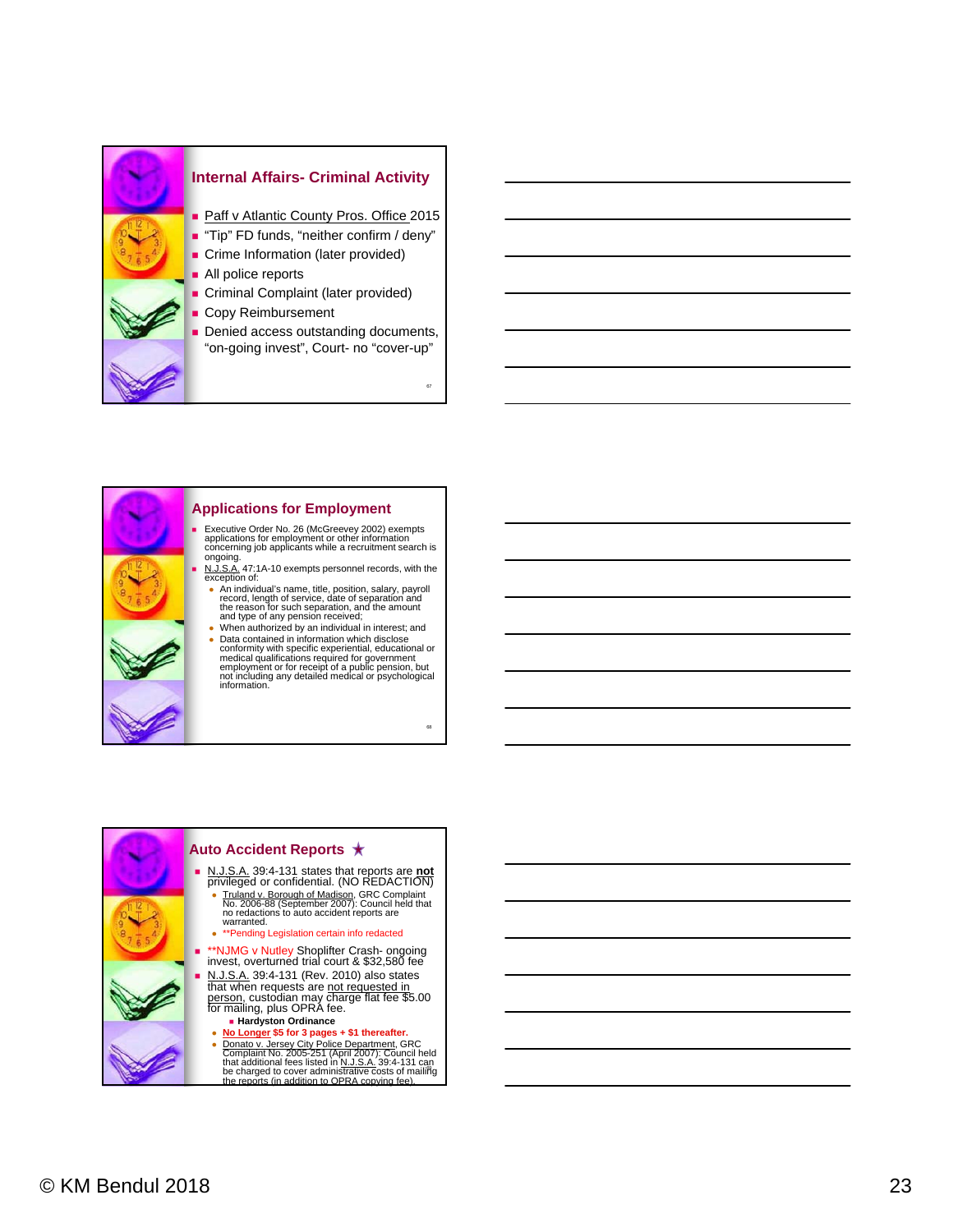

#### **Police Blotter/Call Sheet**

- Perino v. Borough of Haddon Heights, GRC Complaint No. 2004-128 (November 2004).
- Requestor sought access to police call sheet regarding specific incident. Custodian disclosed record but redacted the name, address and phone number of the citizen who brought the complaint to the Borough's attention.
- 70 Council conducted balancing test and held that the name, address and phone number of the citizen who brought the complaint to the Borough's attention should remain redacted due to the potential harm of unsolicited contact and confrontation between the citizen and the requestor.



#### **911 Tapes**

 Middlesex Prosecutor v NJ Adv Media (2018) Consolidated 3 cases

- Pros. Appeals Law decision attorney fees
- OPRA for all 911 Calls related to shooting
- Denied: Ongoing Investigation & Citizen Privacy MCPO Motioned for Protective Order (denied)
- 911 highly charged emotional situation
- Day Order to Show Cause (OTSC) provided disk redacted 911 call.
- MCPO ordered provide Vaughn Index
- Judge ruled 911 redaction proper but Newspapers prevailing party: "Catalyst Theory"- causal nexus lawsuit to released document.
- Fees \$72k Hometown News and \$40K NJ Adv. Media

71

72

**Cards**

## **Mug Shots & Fingerprint**

**Executive Order No. 69 (Whitman** 1997) (continued by EO 21 (McGreevey 2002)) exempts:

- fingerprint cards, plates and photographs and similar criminal investigation records that are required to be made, maintained or kept by any State or local governmental agency.
- \*Pending Legislation to make RG photographs public.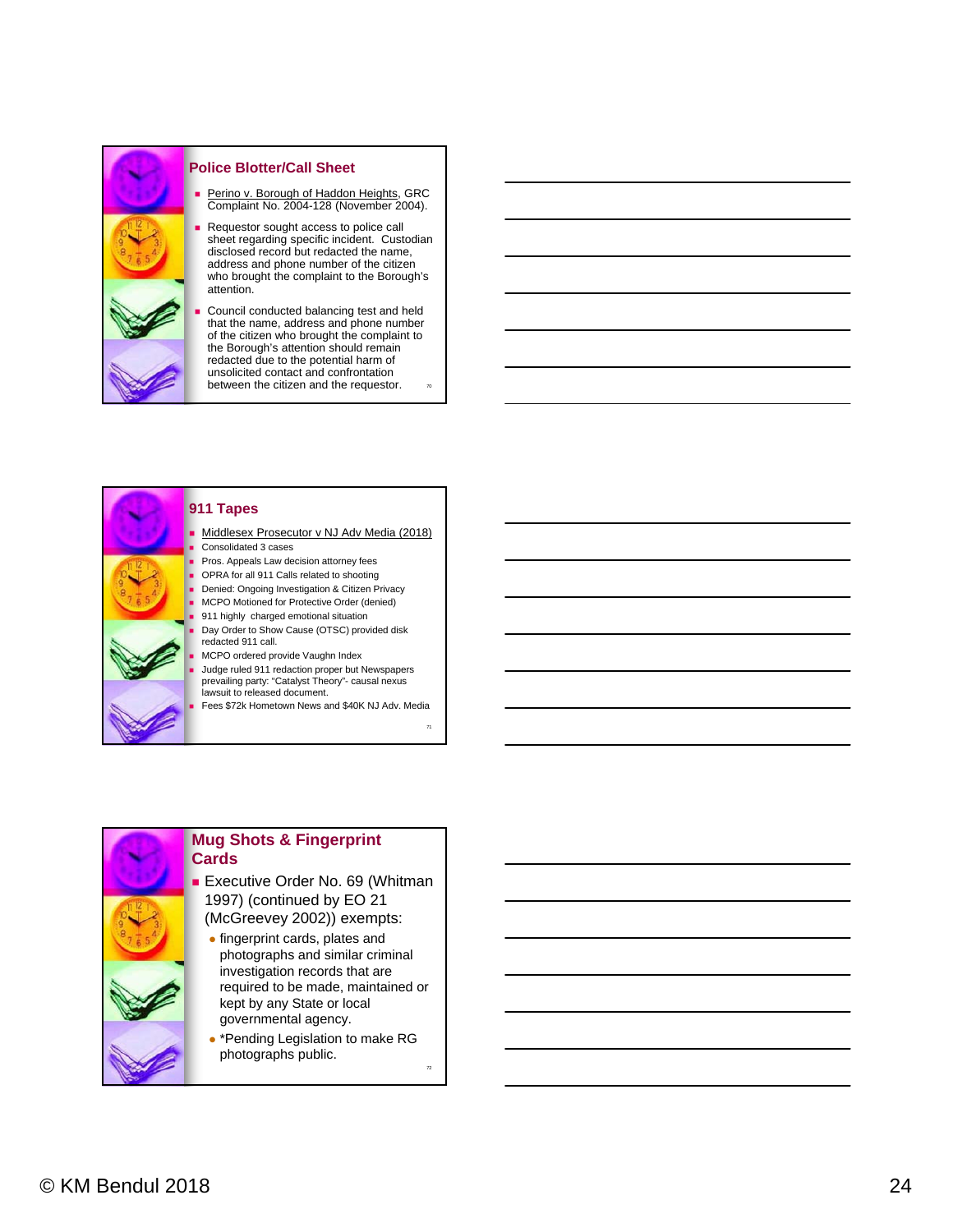

#### **Child Abuse/Assault Records**

N.J.S.A. 2A:82-46b states:

 Any report, statement, photograph, court document, indictment, complaint or any other public record (in prosecutions for aggravated sexual assault, sexual assault, aggravated criminal sexual contact, criminal sexual contact, endangering the welfare of children under, or in any action alleging an abused or neglected child under) which states the name, address and identity of a victim shall be confidential and unavailable to the public.

Paff v Ocean County Pros. (2015) OPRA & CL Public rumor school staff interviewed

 Privacy Expectation (decide Criminal Investigatory)

73 "Crime Information" cant be released without compromising juvenile/family privacy



#### **Domestic Violence Records**

 N.J.S.A. 2C:25-33 ("Prevention of Domestic Violence Act of 1991")

 All records maintained pursuant to this act shall be confidential and shall not be made available to any individual or institution except as otherwise provided by law.

**reports not "maintained" pursuant to 2C.** 74 **Bergen Cty: NJMG v Teaneck- Hatchet murder 2nd town, prosecutor press conference existing FRO court ruled** 

#### **Juvenile Records N.J.S.A. 2A:4A-60 states:**  Social, medical, psychological, legal and other records of the court and probation division, and records of law enforcement agencies, pertaining to juveniles charged as a delinquent or found to be part of a juvenile-family crisis, shall be strictly safeguarded from public inspection.

 Multiple exceptions, including the parents or guardian and to the attorney of the juvenile.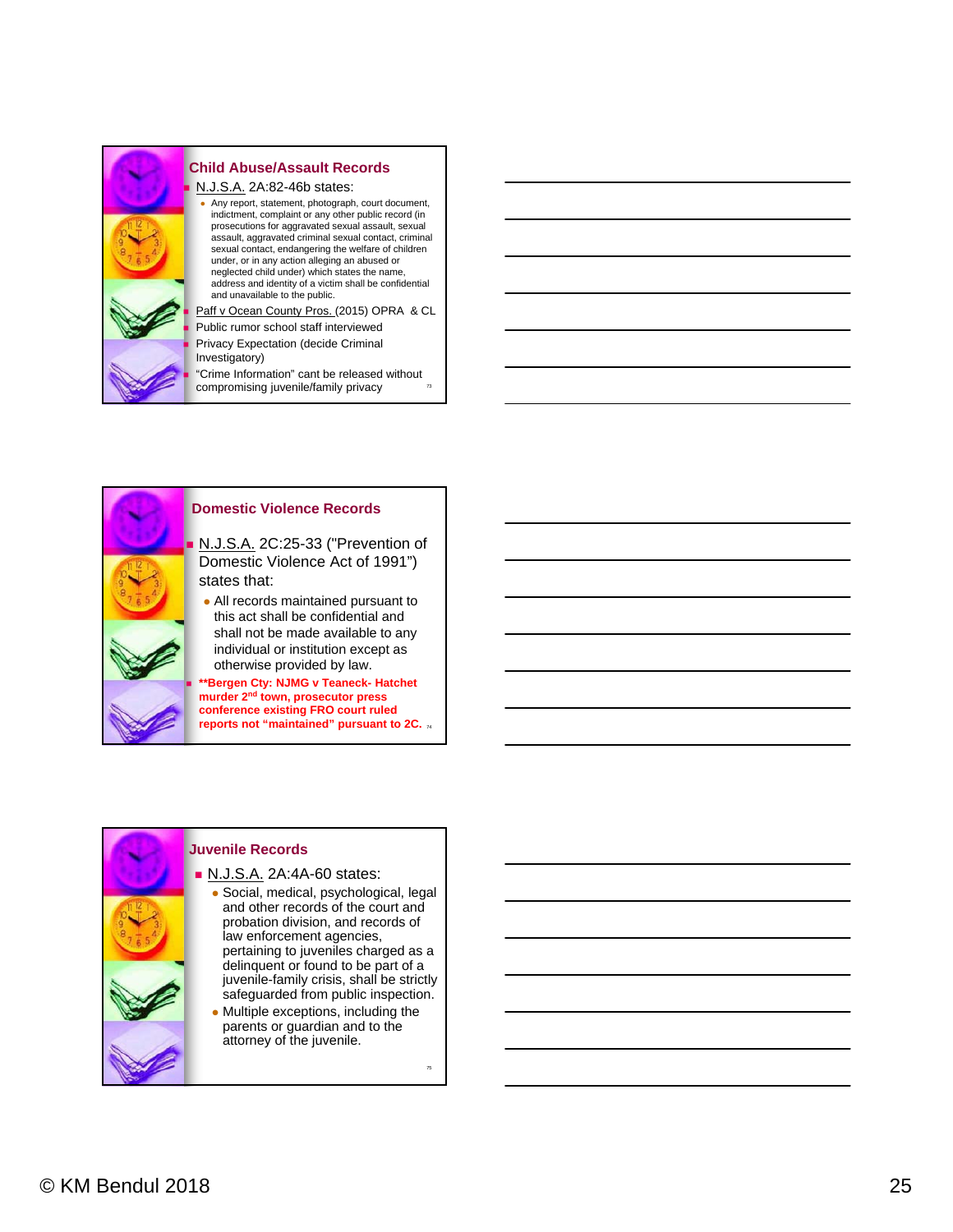

#### **Moving Violations**

 Merino v. Borough of Ho-Ho-Kus, GRC Released MV summonses, but held that the home addresses should be redacted

#### Correa v Jersey City 2016

- OPRA electronic copies reports or data base
- Excel format- date, time, officer, statute,
- Offense, street name, defendant name, def. address, corp. name, corp. address, ticket #, license plate
- Jersey City special fee \$1,024, requestor objected.

76

77

#### • Ruling

- NJCJIS Info not apply, not criminal
- Access under Common Law as well



#### **Petty/Disorderly Persons Offenses**

- Although the criminal statute, N.J.S.A. 2C:2-4(b), labels disorderly persons offenses as "petty offenses and not crimes," the Code of Criminal Justice defines the term<br>"crime" broadly, to mean "a crime, a disorderly persons<br>offense or a petty disorderly persons offense unless a<br>particular section in this code is intended to apply to
- Thus, records pertaining to disorderly persons offenses,<br>including petty offenses, which are not required by law to<br>be made, maintained or kept on file that is held by a law<br>enforcement agency involving a criminal investig
- Nance v. Scotch Plains Township Police Department, GRC Complaint No. 2003-125 (January 2005).



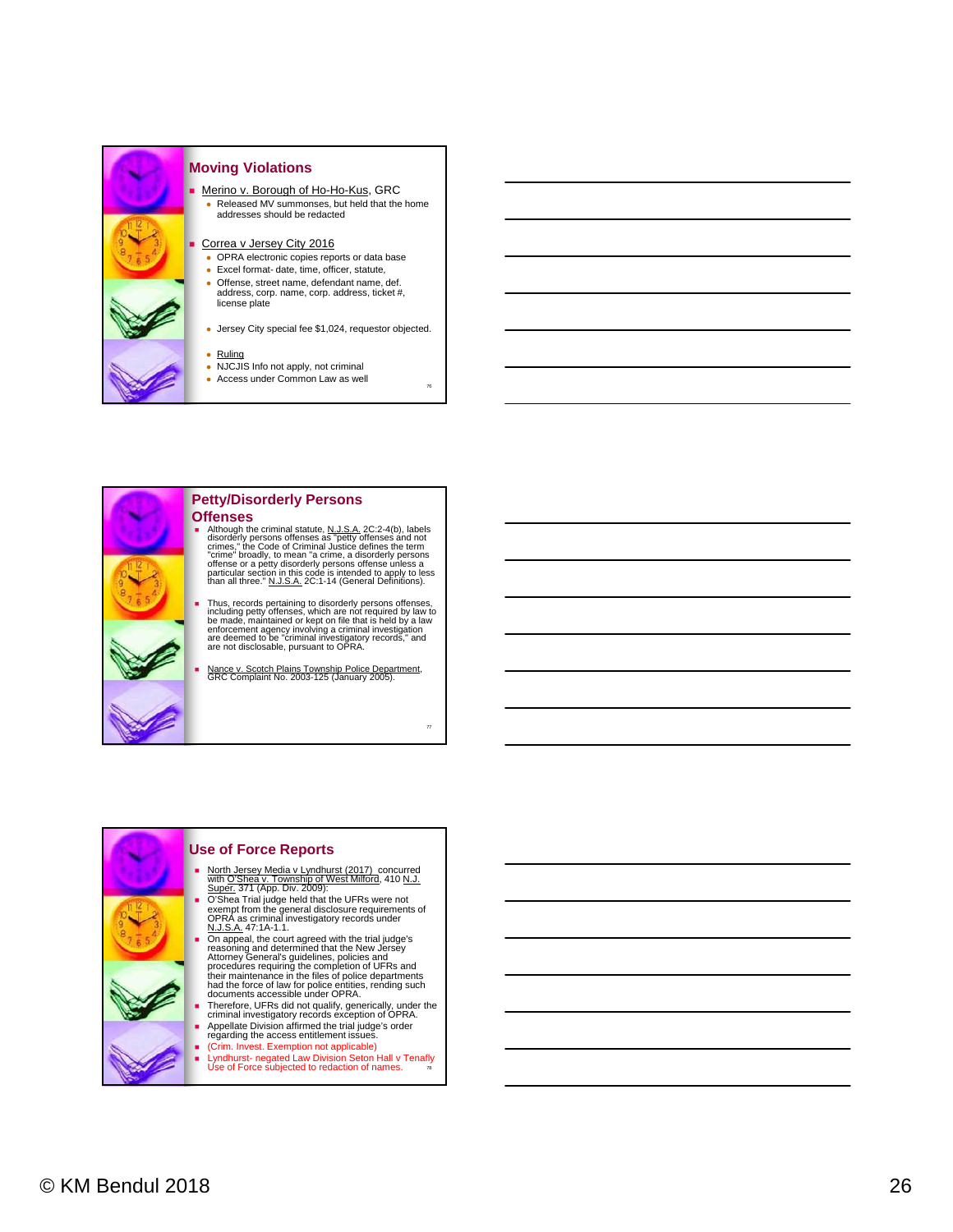

#### **Officer Involved Shooting**

 Rutherford NJ: Multi-agency pursuit suspected car thieves, resulting in Deadly Force OPRA & Common Law request

- 
- **NJMG v Lyndhurst**-North Arlington-Rutherford-Bergen County-New Jersey PDs (49 page decision) Towns deferred to NJ AG Office Shooting Response Team investigating.

- <u>Facts:</u><br>■ 911 Call to North Arlington 4 PDs alerted for suspect vehicle
- 
- Located, 4 minute pursuit through towns, crash guardrail, used deadly force.
- 3 levels of government- jurisdictional issues.
- Common Law- not only personal interest, national issue

79



## **Officer Involved Shooting**

- **Criminal Investigatory**
- Reports: Officers' Daily, Incident, Operation, Investigation, Offense, **Supplemental**
- **Logs: vehicle, notations, daily activity logs,**
- Daily bulletins, statistical & tally sheets
- CAD dispatch criminal information
- **Officer communications**
- **MVR** recordings (initiated part Crim Invest.)
- **Not Exceptions to the Exemption**
- 911 recordings
- CAD reports
- Use of Force Public (Lyndhurst & O'Shea)



video 20 day after Preliminary Invest "substantially complete".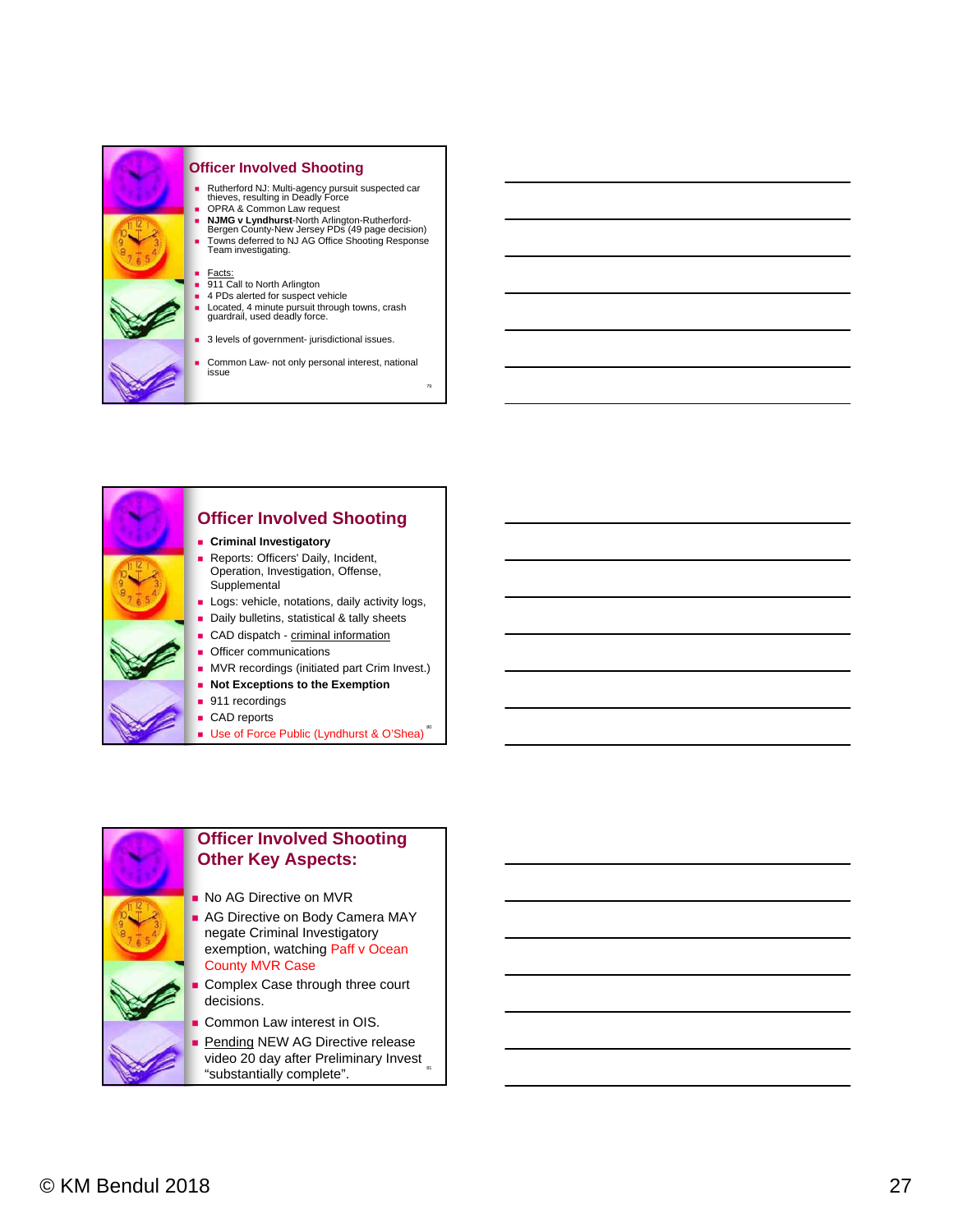

#### **Mobile Video Recording -GRC**

- Gorman v. Gloucester City Police Department, GRC Complaint No. 2004-108 (October 2008).
- Council reviewed the MVR *in camera* and conducted a common law balancing test.

**•** "Upon applying the common law balancing test established by the New Jersey Supreme Court in Doe v. Poritz, 142 N.J. 1 (1995) and by the GRC in Merino v. Ho-Ho-Kus, GRC Complaint No. 2003-110 (February 2004), and balan

82

83

84

(NJ Media v Paramus 2012)





- 
- Summonses Provided- Criminal Eluding & MV
- -
	-
- 
-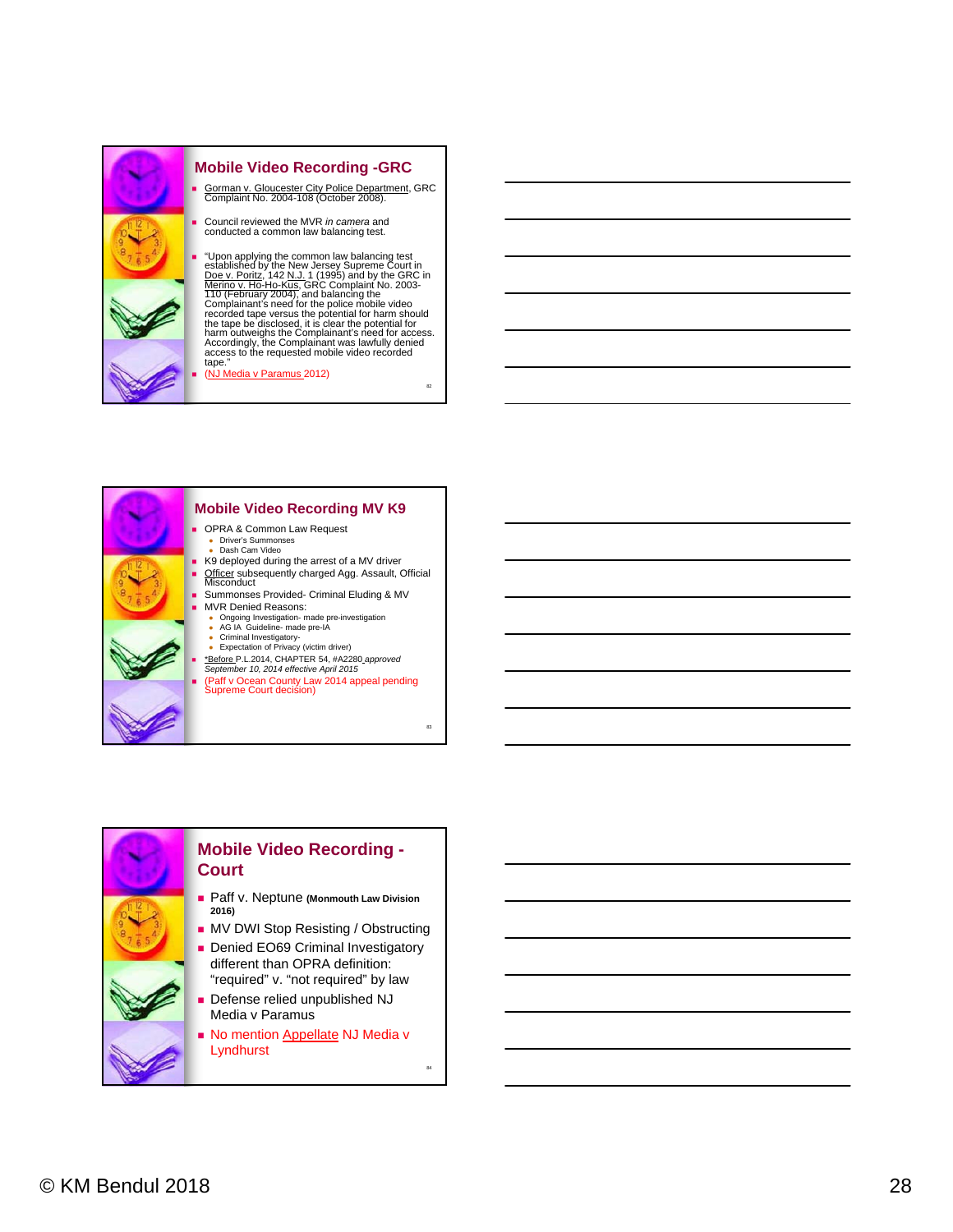



#### **Radio Transmissions**

- **Bentz v. Borough of Paramus Police** Department (Bergen), GRC Complaint No. 2008-25 (August 2009).
- **Request for "Audio tape of radio** transmission on frequencies 1, 2, 3 – 1800-0000 10/30/07 and 1800-0000 10/31/07."
- Custodian provided access but failed to do so within the prescribed time frame.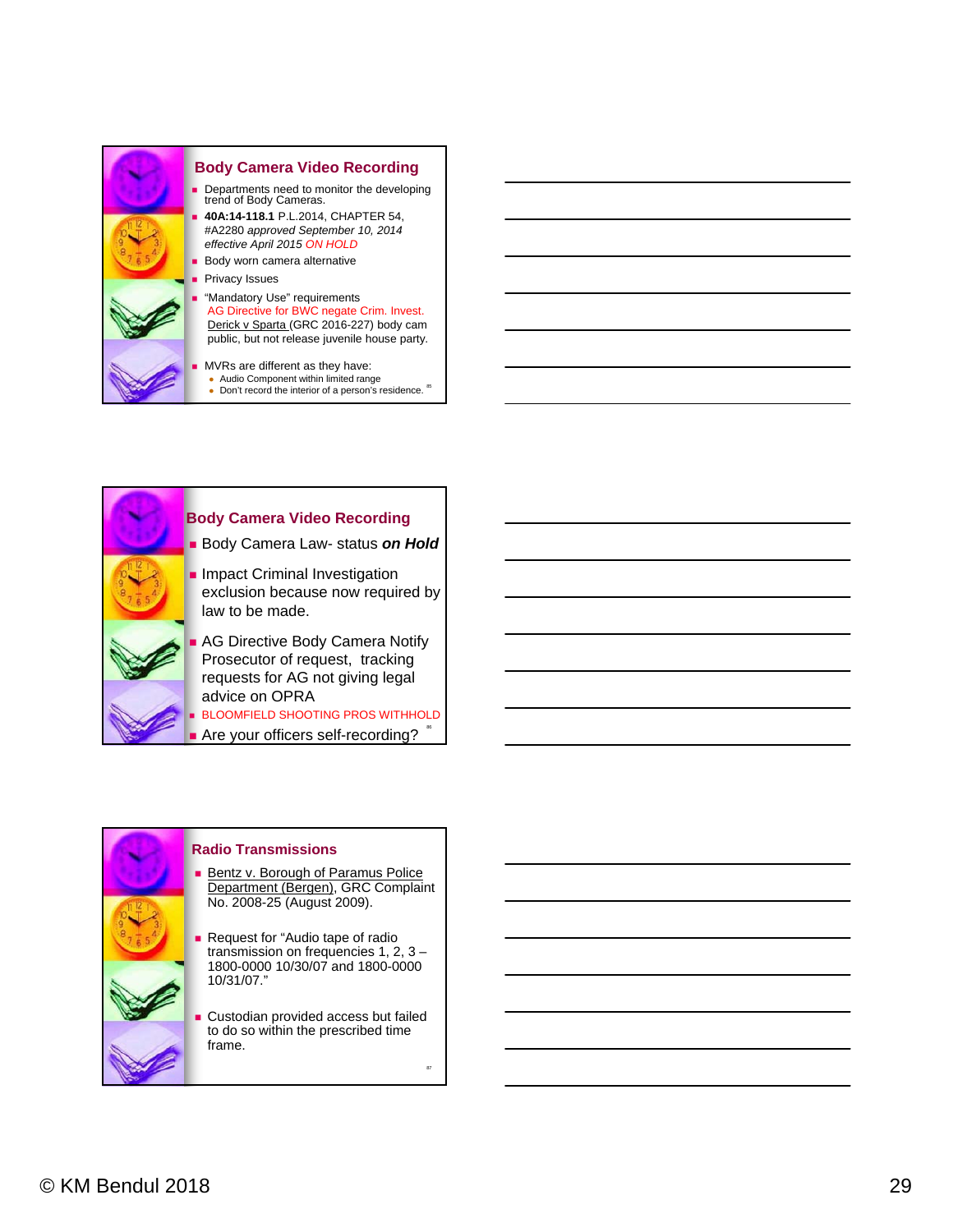

#### **Training Records**

**Merino v. Borough of Ho-Ho-Kus, GRC** Complaint No. 2003-110 (July 2004).

N.J.S.A. 47:1A-10 provides that personnel records that "disclose conformity with specific experiential, educational or medical qualifications required for government employment" shall be considered a government record and must be made available for public access.

 Training records relating to a police officer's public employment as a law enforcement official would be subject to public access.

88

90



#### **Training Records**

**Requests for training certificates on** AG Mandated Training

- Incident Command System
- Active Shooter Response
- Firearms Qualifications
- Is mandated training a "specific experiential, educational or medical qualifications required for government employment"?

89 Kovalcik v Somerset Prosecutor (2011) sought CV and list Interrogation Courses. Criminal trial motion denied does not become a Confidentiality Order. OPRA then denied NRR. Background file prior training listed. Matter undecided as it was remanded back for a hearing. Language specific case.



Attorney Invoices & Litigation Settlements, not overly broad, overturned trial court and remanded.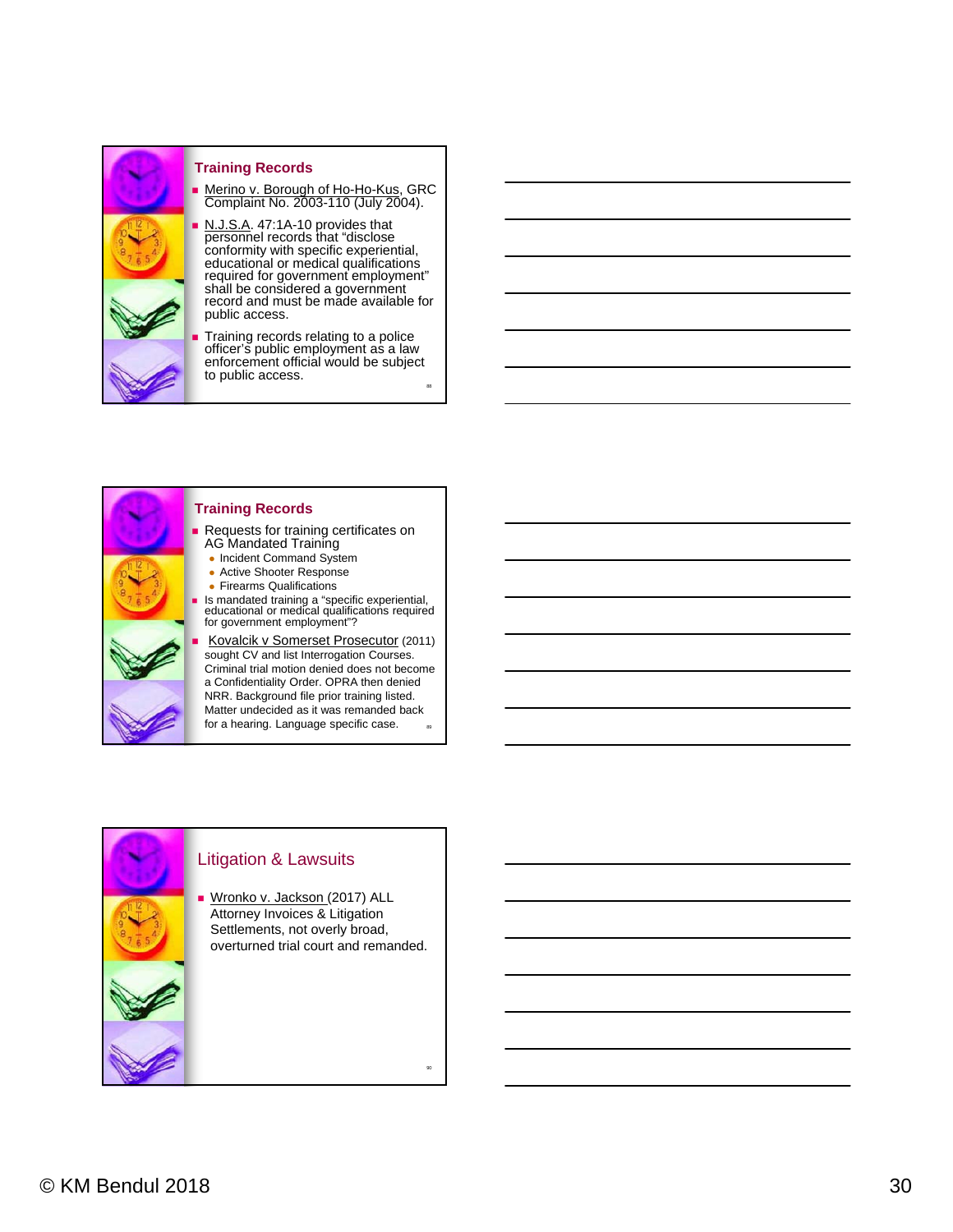

#### *DWI Reports Exempt Yes or No?????*

- *NO!!!*
- *Glen Blue for Labor Management Concepts v. Wall Township GRC complaint 2002-47*
- *Not criminal investigatory*

91

92

93



#### *DRE Reports Exempt Yes or No?????*

- *Recent request for:*
- *DRE Rolling Log Complaints, DWI Complaints (Merino*
- *address redactions)& Criminal Complaints Arrest Listing*
- *Considerations:*
- *Part of Criminal Investigation*
- *Juvenile offenders*
- *Volume of request- Special Service Fee*



#### **Access by Crime Victims**

- **NJSA 47:1A-1.1 Victim's records are exempt except that a victim may have access to their own record's**
- **Victim's Records: a file or document held by a victim's rights agency which pertains directly to a victim of a crime.**
- **Victim Rights Agency: public agency primary responsibility providing services to crime victims.**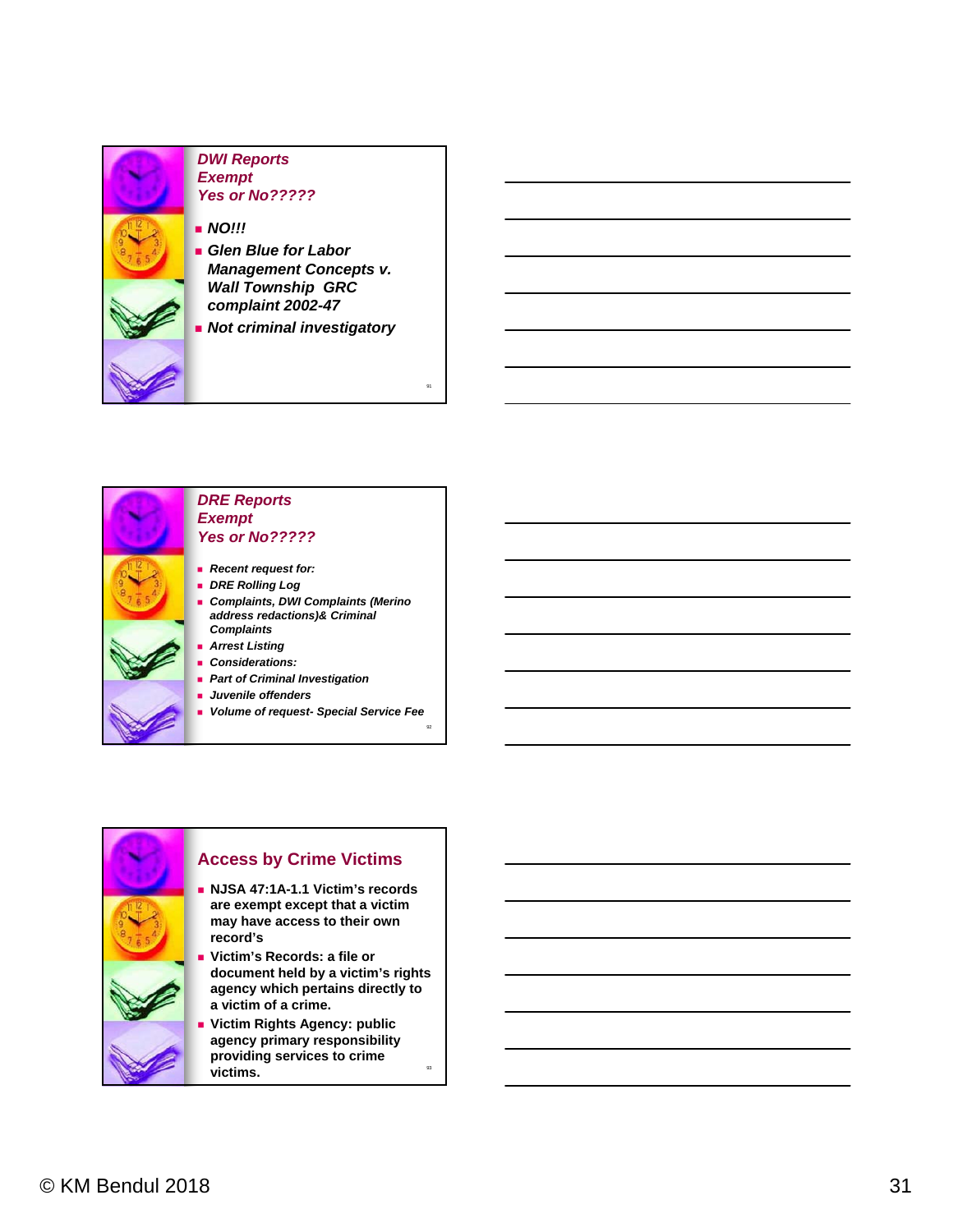

#### **Juvenile Records**

**2A:4A-60:** 

- **Any court or probation division**
- **AG or County Prosecutor**
- **Parent/Guardian or attorney**
- **Dept. of Human Services if providing care or custody Institution of confinement**
- **Court order**
- **Juvenile Justice Commission JJC**
- **Law enforcement**
- **Parties to a civil action**
- **Permits Disclosure to School Officials**

94

95



#### **Crime Information**

- **Criminal investigatory records normally exempt**
- **The following information concerning a criminal investigation must be made available within 24 hours of request**
	- When a crime has been committed but no arrest-type of crime, time, location, and type of weapon if any
	- Arrest made-victims information unless there has not been time to notify next of kin or contrary to court rule or law. Safety of victim and family to be considered
	- Arrest made-arrestee's information, occupation, marital status, complaining party

#### **Crime Information**

- **The following information concerning a criminal investigation must be made available within 24 hours**
	- Text of any charges such as the complaint, accusation, indictment unless sealed or contrary to law
	- Identity of investigating/arresting officer and agency and the length of the investigation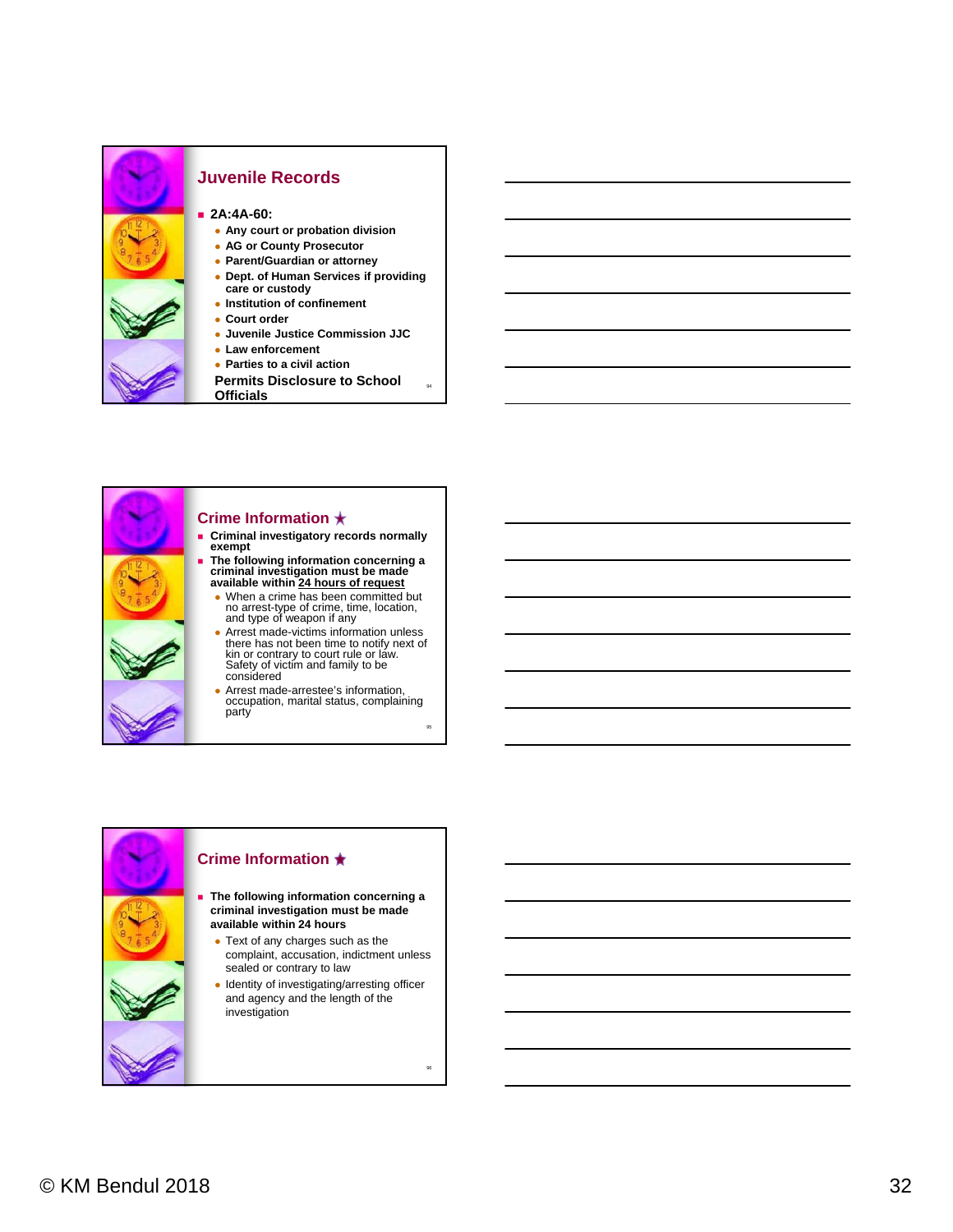

## **Officer Involved Shooting New Aspect:**

- **Crime Information**
- **Arresting Officer- Off. Involved Shooting**
- **Seizure=Arrest, Deadly Force=Seizure,**
- **Officer Deadly Force=Arresting Officers**
- AG Directive PD not involved OIS Criminal Investigation
- How provide "Seizing Officer(s)" names within 24 hours?
	- Refer to Prosecutor's Office
- Prepare Officers for Media, protection home & family
- CJP- Hearing evidence presented



#### **Crime Information**

- **The following information concerning a criminal investigation must be made available within 24 hours of request**
	- Time and place of arrest, resistance, pursuit, possession, nature and use of weapons and ammunition used by the suspect and the police
	- 98 • Information regarding bail- PD not have under CJP.

#### **Recent NJSACOP Topics NJMG v BCPO (2016) Seek numerous documents regarding** investigation not result in charges "Glomar Response" neither confirm or deny existence of records Use judiciously & Consult your attorney! Federal FOIA response now OPRA Court: OPRA's exemption for confidentiality N.J.S.A. 47:1A-9(b) and recognized the confidentiality of investigative records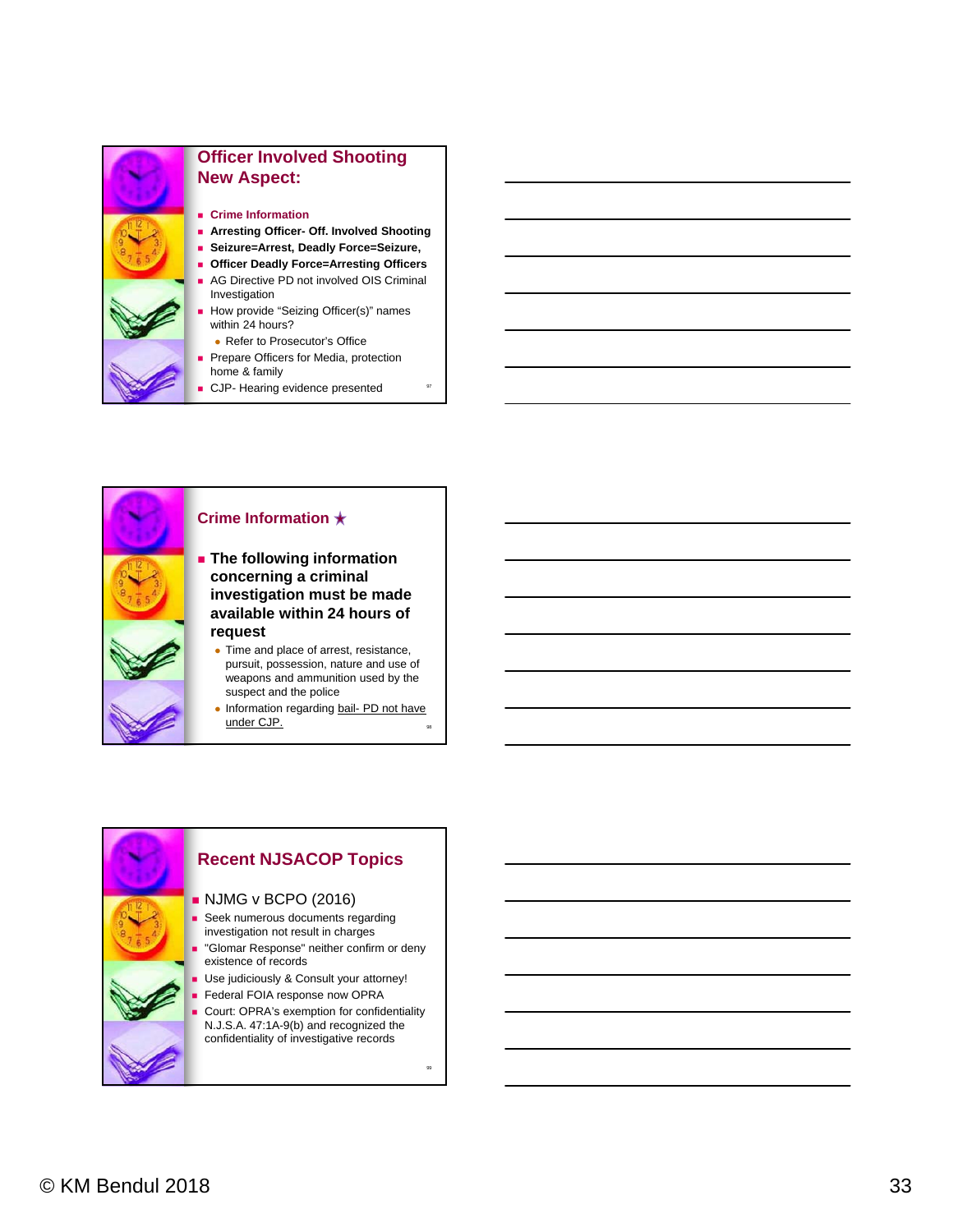

#### **Recent NJSACOP Topics**

 Paff v Galloway (2017) Email List information Supreme Court decision electronically stored info (sender, recipient, date, subject) subject to extraction under OPRA. Extracting electronic info in not creating a new record. GRC advice "not given substantial deference" by the Court.

RMS System reports "extraction".<sup>101</sup>

#### **Recent NJSACOP Topics**

Paff v. CMPO Brady letters to Mayor ruled releasable & \$45,176 fees, App Div. remanded back for 6<sup>th</sup> Logiman Factor analysis

 Lawsuit seeking Failed Drug Tests (Reason Separation) and Separation Agreements (Reason Separation)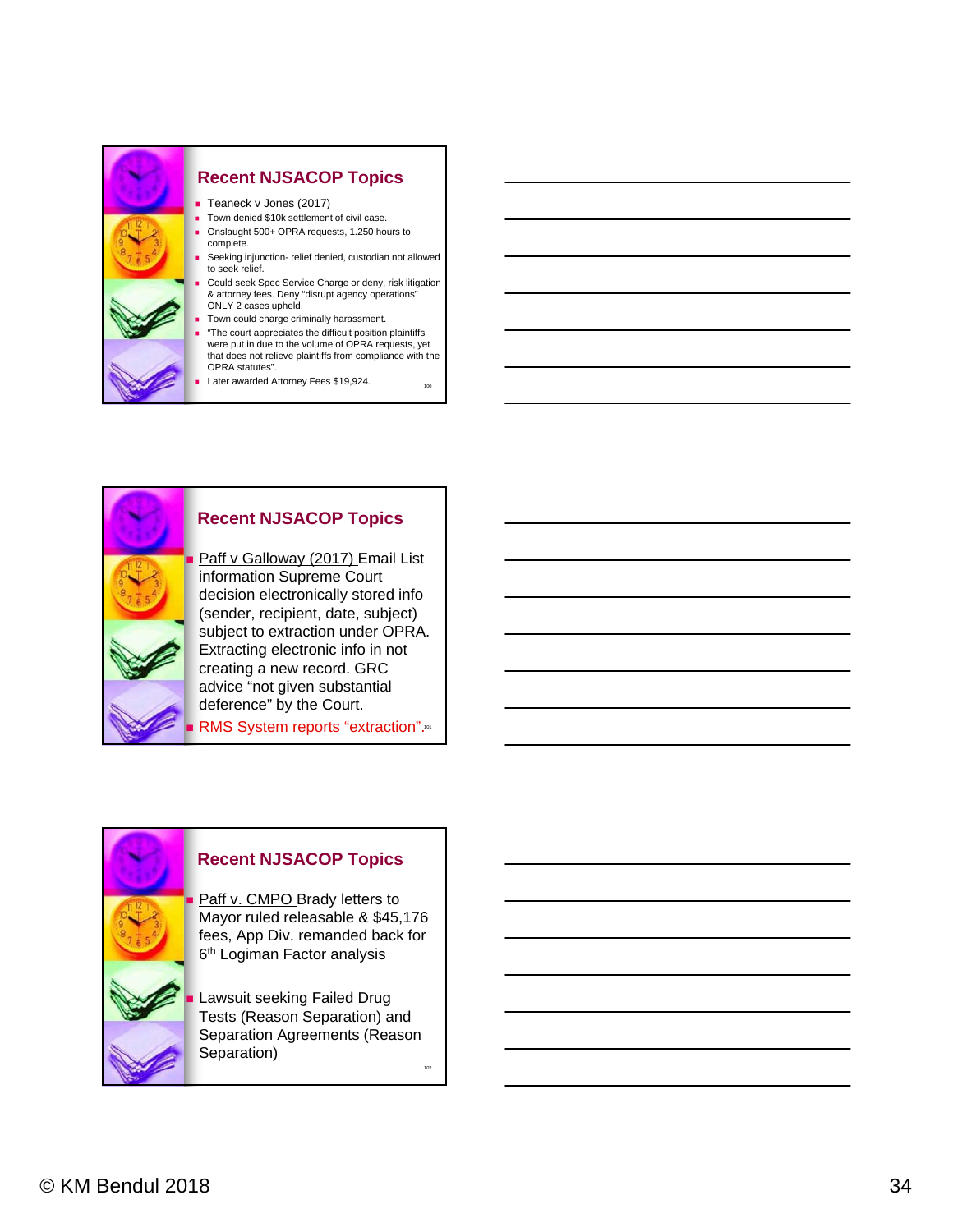



#### **Recent NJSACOP Topics**

NJMG v Clifton (2018) OPRA &

 Sought Report Payroll System change timing. Report prepared expected grievance, modified 5x.

104

105

 Denied access advisory, deliberative or consultative

**Recent NJSACOP Topics** Libertarians v Ocean Prosecutor (2018) OPRA & Common Law Sought Reason of Separation Tip failed drug test. Provided Memo noting effective date of resignation, no reason given. Reason for separation was resignation as listed in the Memo.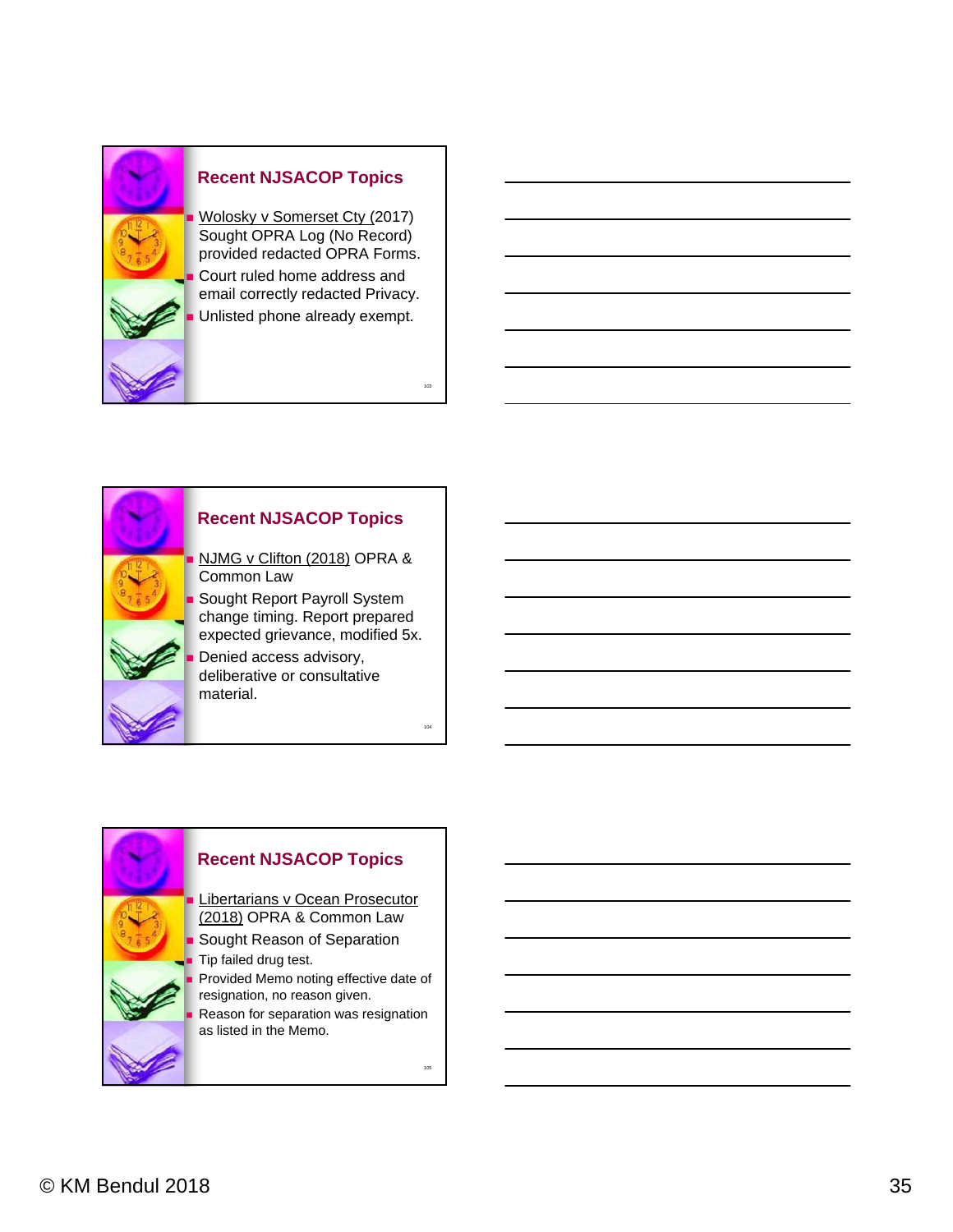



#### **Records Retention**

- **NJSA 47:3-15 Destruction of Public Records Law**
- **No person shall destroy, sell or otherwise dispose of any public record, archives, or printed document without having first advised and obtain approval from the Division of Archives and records Management**

106

108

- **Retention NOT required by law**
- **Records may be disposed of subject to retention schedule:**
- http://www.nj.gov/treasury/revenue/r<sub>oz</sub> ms/retention.shtml

#### **E-mail**

- **Is e-mail a public record subject to disclosure and retention????**
- **YES!!!!!**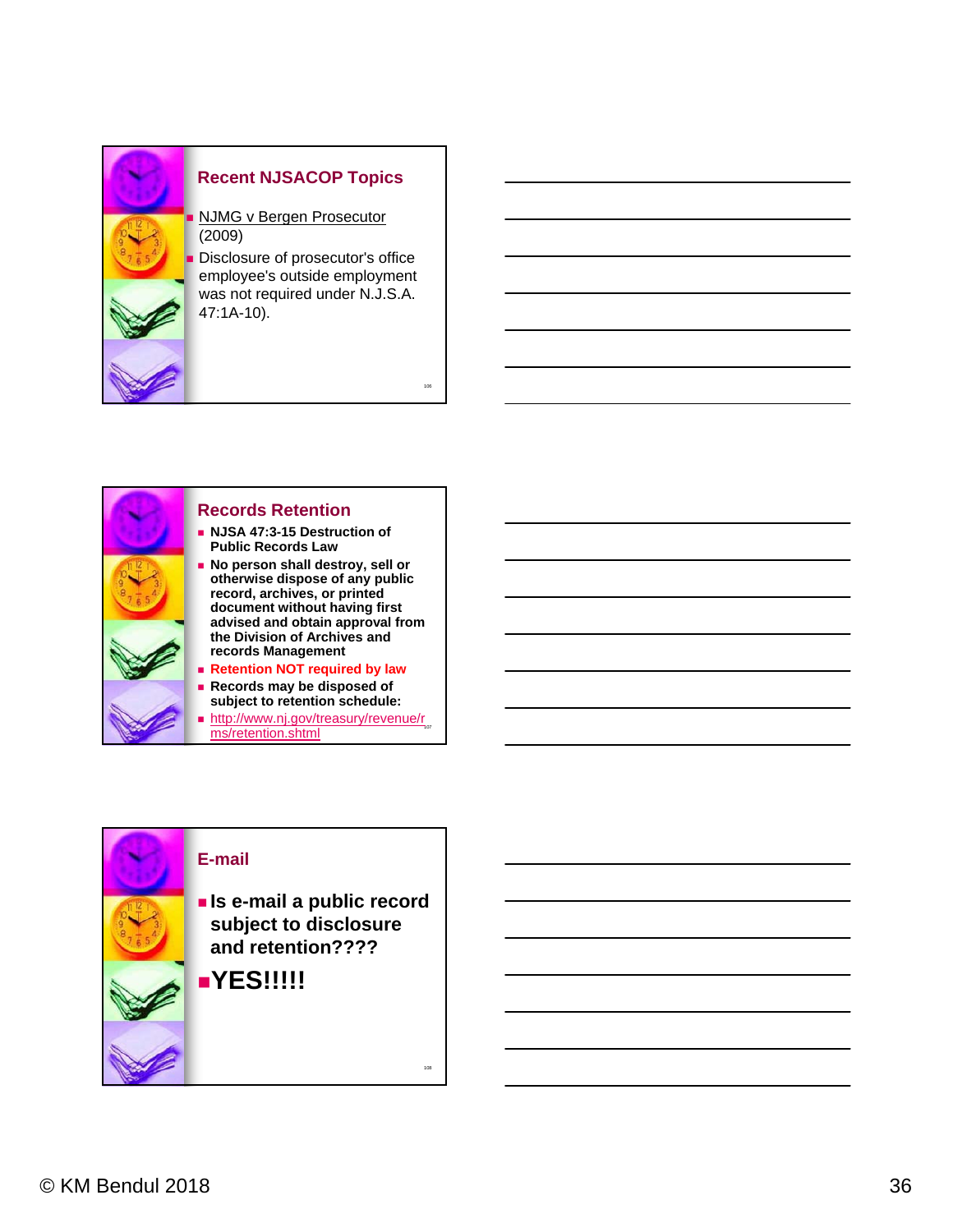

#### **E-mail Logs (Metadata)**

- **Paff v Galloway Super. 2017**
- **Access granted to Stored Data**
- **Extracting Stored Data is not** creating a new document, log "metadata" not hard to create but redaction may be burdensome.
- Clerk OPRAed GRC Email Logdenied "No Record". Deference not granted by Court.
- 109 Data columns subject to redactions per exemptions



#### **Text Messages**

Verry v. Franklin Fire District GRC #2014-387

 Text messages are "government records" subject to disclosure so long as the text messages have been "made, maintained or kept on file or received in the course of official business" N.J.S.A. 47:1A-1.1.

 Broadly addresses the characterization and notes that exemptions to disclosure may apply on a case-by-case basis.

110 The Council's determination should therefore not be construed to provide for unmitigated access to text messages.

#### Social Media

- Knight First Amendment Rights v Trump- US Court SDNY Decision President Trump Twitter Account
- Vineland
- **DARM Presentation**